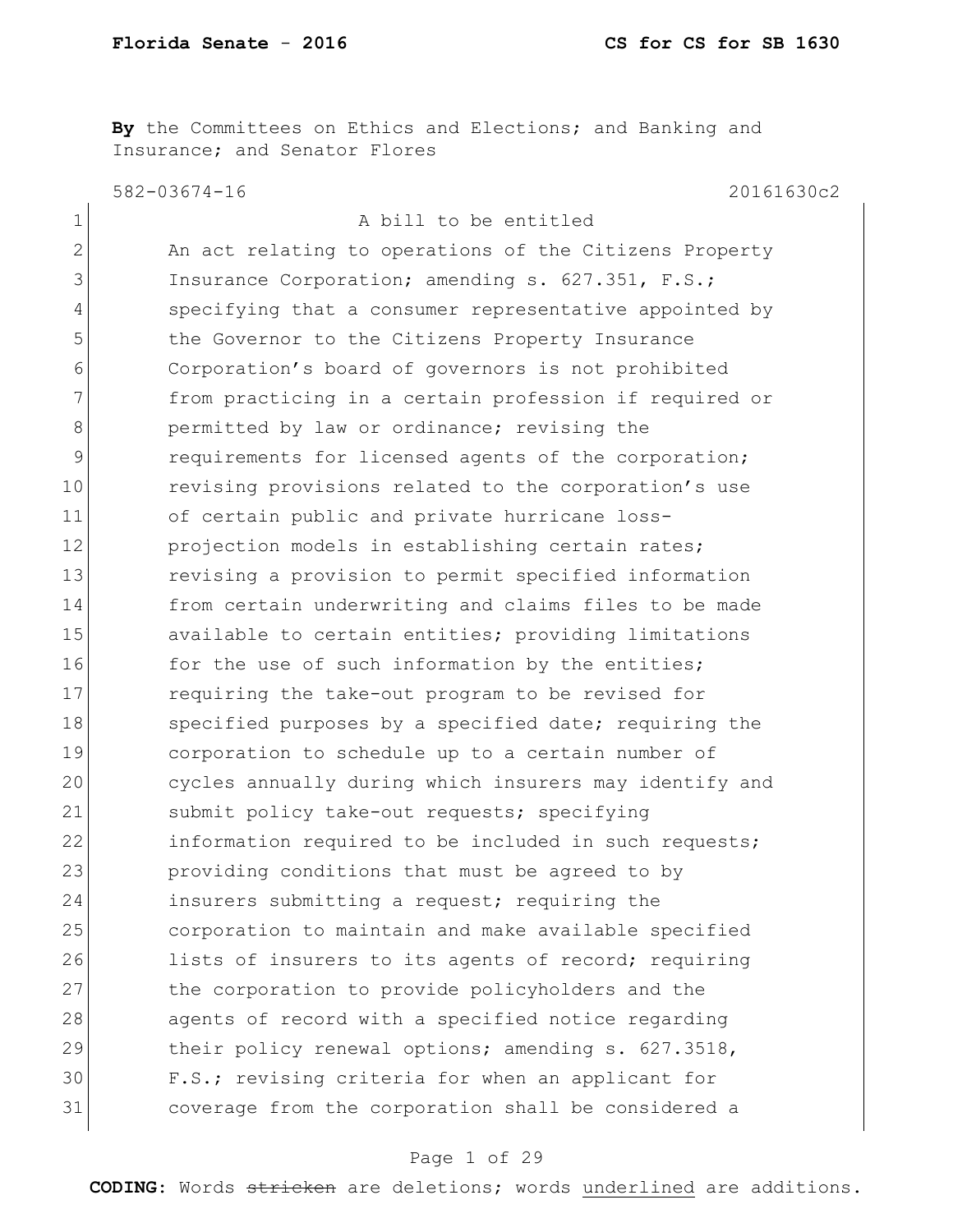|    | 20161630c2<br>$582 - 03674 - 16$                                    |
|----|---------------------------------------------------------------------|
| 32 | renewal; providing an effective date.                               |
| 33 |                                                                     |
| 34 | Be It Enacted by the Legislature of the State of Florida:           |
| 35 |                                                                     |
| 36 | Section 1. Paragraphs $(c)$ , $(n)$ , and $(x)$ of subsection $(6)$ |
| 37 | of section 627.351, Florida Statutes, are amended, and paragraph    |
| 38 | (ii) is added to that subsection, to read:                          |
| 39 | 627.351 Insurance risk apportionment plans.-                        |
| 40 | (6) CITIZENS PROPERTY INSURANCE CORPORATION.-                       |
| 41 | (c) The corporation's plan of operation:                            |
| 42 | 1. Must provide for adoption of residential property and            |
| 43 | casualty insurance policy forms and commercial residential and      |
| 44 | nonresidential property insurance forms, which must be approved     |
| 45 | by the office before use. The corporation shall adopt the           |
| 46 | following policy forms:                                             |
| 47 | a. Standard personal lines policy forms that are                    |
| 48 | comprehensive multiperil policies providing full coverage of a      |
| 49 | residential property equivalent to the coverage provided in the     |
| 50 | private insurance market under an HO-3, HO-4, or HO-6 policy.       |
| 51 | b. Basic personal lines policy forms that are policies              |
| 52 | similar to an HO-8 policy or a dwelling fire policy that provide    |
| 53 | coverage meeting the requirements of the secondary mortgage         |
| 54 | market, but which is more limited than the coverage under a         |
| 55 | standard policy.                                                    |
| 56 | c. Commercial lines residential and nonresidential policy           |
| 57 | forms that are generally similar to the basic perils of full        |
| 58 | coverage obtainable for commercial residential structures and       |
| 59 | commercial nonresidential structures in the admitted voluntary      |
| 60 | market.                                                             |

# Page 2 of 29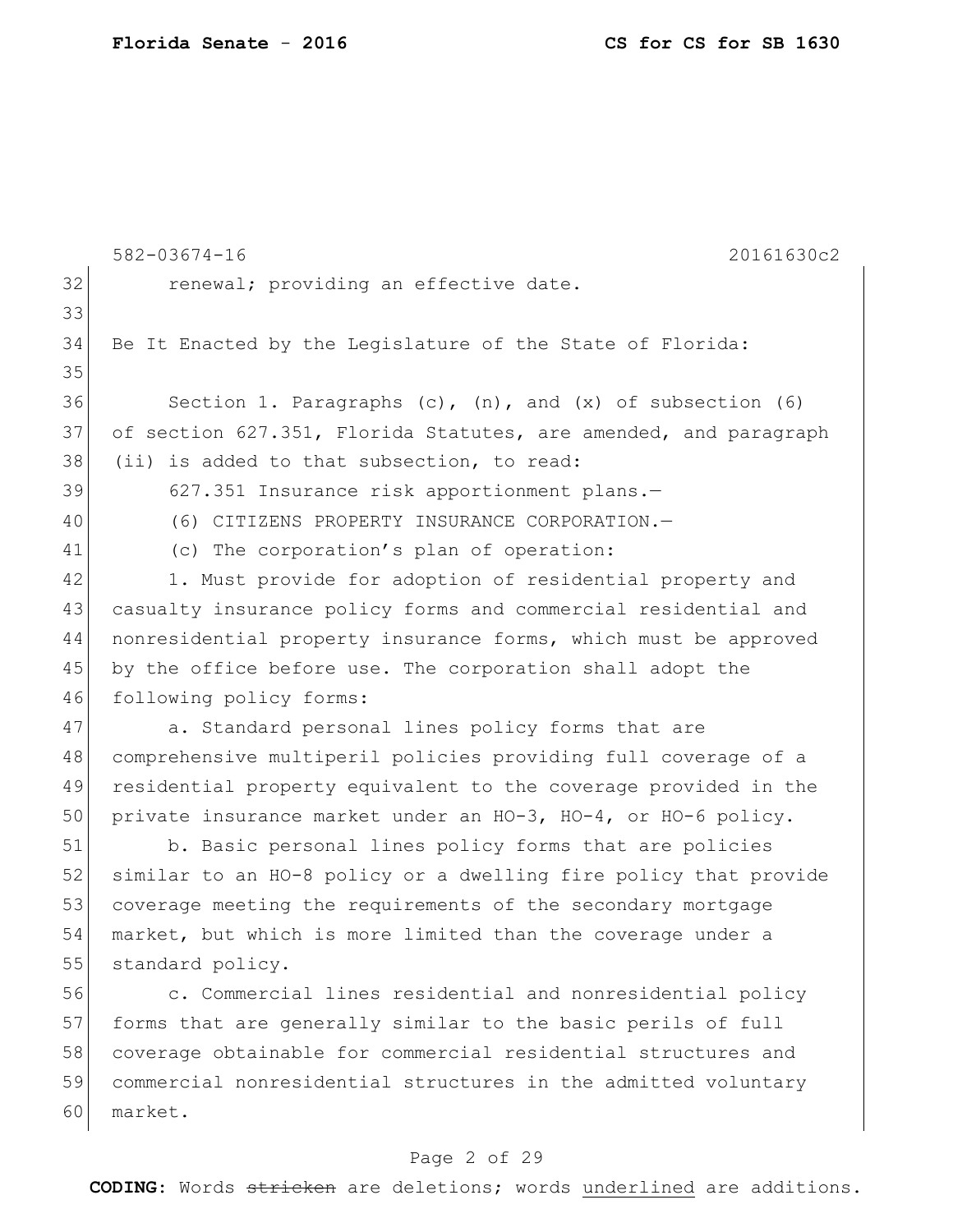|    | $582 - 03674 - 16$<br>20161630c2                                 |
|----|------------------------------------------------------------------|
| 61 | d. Personal lines and commercial lines residential property      |
| 62 | insurance forms that cover the peril of wind only. The forms are |
| 63 | applicable only to residential properties located in areas       |
| 64 | eligible for coverage under the coastal account referred to in   |
| 65 | $sub-subparagnch$ (b) $2.a.$                                     |
| 66 | e. Commercial lines nonresidential property insurance forms      |
| 67 | that cover the peril of wind only. The forms are applicable only |
| 68 | to nonresidential properties located in areas eligible for       |
| 69 | coverage under the coastal account referred to in sub-           |
| 70 | subparagraph $(b) 2.a.$                                          |
| 71 | f. The corporation may adopt variations of the policy forms      |
| 72 | listed in sub-subparagraphs a.-e. which contain more restrictive |
| 73 | coverage.                                                        |
| 74 | g. Effective January 1, 2013, the corporation shall offer a      |
| 75 | basic personal lines policy similar to an HO-8 policy with       |
| 76 | dwelling repair based on common construction materials and       |
| 77 | methods.                                                         |
| 78 | 2. Must provide that the corporation adopt a program in          |
| 79 | which the corporation and authorized insurers enter into quota   |
| 80 | share primary insurance agreements for hurricane coverage, as    |
| 81 | defined in s. $627.4025(2)(a)$ , for eligible risks, and adopt   |
| 82 | property insurance forms for eligible risks which cover the      |
| 83 | peril of wind only.                                              |
| 84 | a. As used in this subsection, the term:                         |
| 85 | (I) "Quota share primary insurance" means an arrangement in      |
| 86 | which the primary hurricane coverage of an eligible risk is      |
| 87 | provided in specified percentages by the corporation and an      |
| 88 | authorized insurer. The corporation and authorized insurer are   |
| 89 | each solely responsible for a specified percentage of hurricane  |

# Page 3 of 29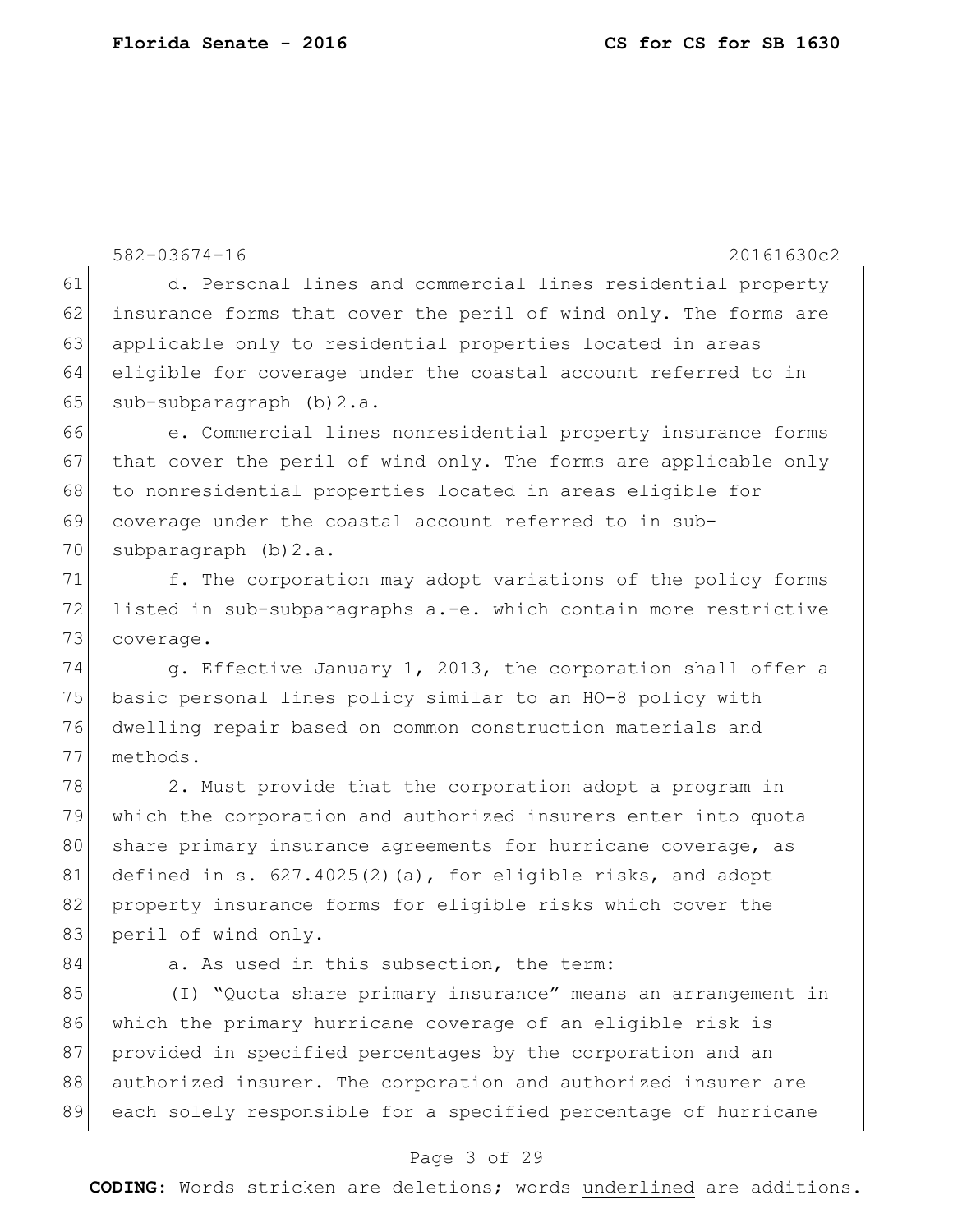582-03674-16 20161630c2 90 coverage of an eligible risk as set forth in a quota share 91 primary insurance agreement between the corporation and an 92 authorized insurer and the insurance contract. The 93 responsibility of the corporation or authorized insurer to pay 94 its specified percentage of hurricane losses of an eligible 95 risk, as set forth in the agreement, may not be altered by the 96 inability of the other party to pay its specified percentage of 97 losses. Eligible risks that are provided hurricane coverage 98 through a quota share primary insurance arrangement must be 99 provided policy forms that set forth the obligations of the 100 corporation and authorized insurer under the arrangement, 101 clearly specify the percentages of quota share primary insurance 102 provided by the corporation and authorized insurer, and 103 conspicuously and clearly state that the authorized insurer and 104 the corporation may not be held responsible beyond their 105 specified percentage of coverage of hurricane losses.

106 (II) "Eligible risks" means personal lines residential and 107 commercial lines residential risks that meet the underwriting 108 criteria of the corporation and are located in areas that were 109 eligible for coverage by the Florida Windstorm Underwriting 110 Association on January 1, 2002.

111 b. The corporation may enter into quota share primary 112 insurance agreements with authorized insurers at corporation 113 coverage levels of 90 percent and 50 percent.

 c. If the corporation determines that additional coverage levels are necessary to maximize participation in quota share primary insurance agreements by authorized insurers, the corporation may establish additional coverage levels. However, 118 the corporation's quota share primary insurance coverage level

# Page 4 of 29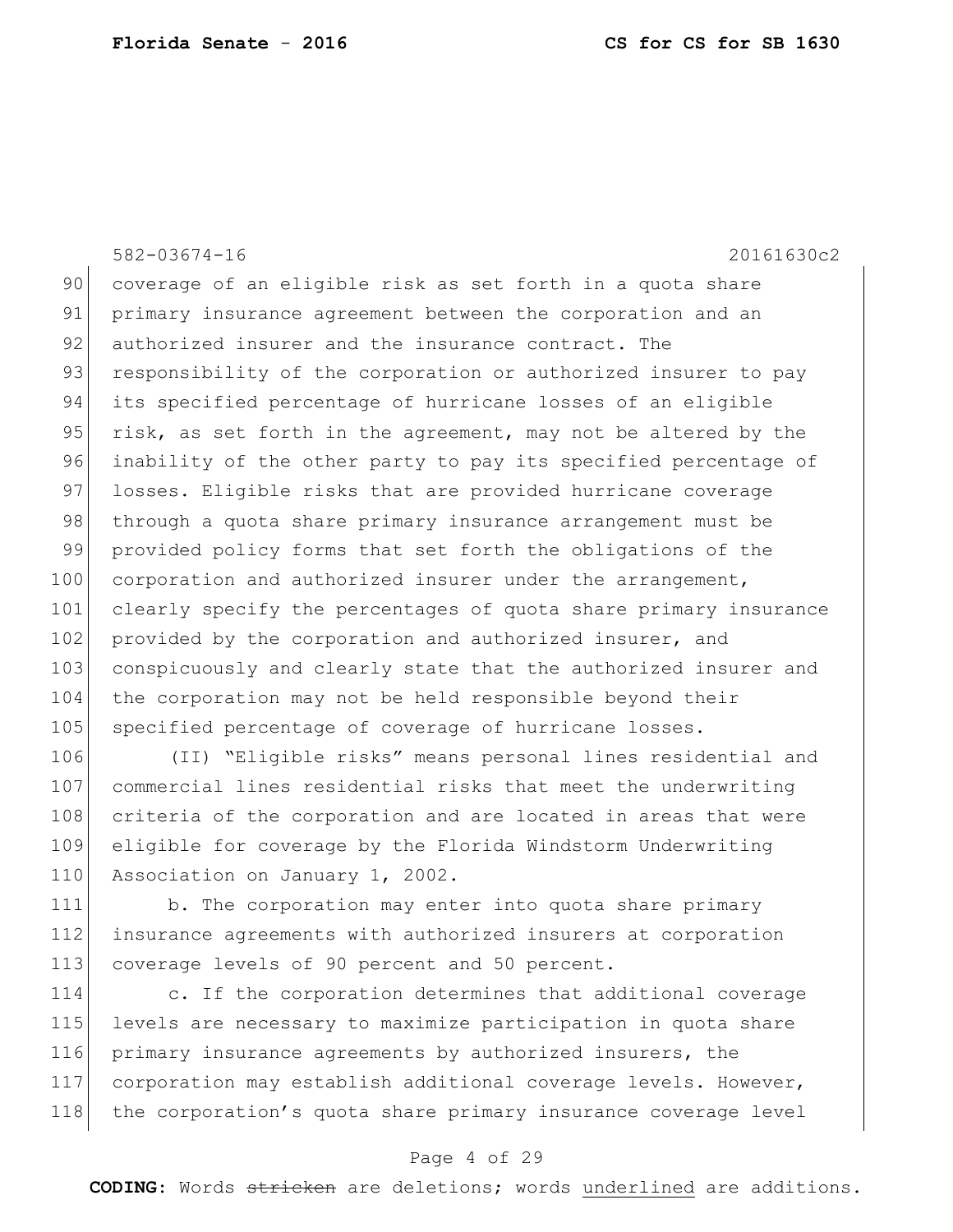119 may not exceed 90 percent.

120 d. Any quota share primary insurance agreement entered into 121 between an authorized insurer and the corporation must provide 122 for a uniform specified percentage of coverage of hurricane 123 losses, by county or territory as set forth by the corporation 124 board, for all eligible risks of the authorized insurer covered 125 under the agreement.

126 e. Any quota share primary insurance agreement entered into 127 between an authorized insurer and the corporation is subject to 128 review and approval by the office. However, such agreement shall 129 be authorized only as to insurance contracts entered into 130 between an authorized insurer and an insured who is already 131 insured by the corporation for wind coverage.

132 f. For all eligible risks covered under quota share primary insurance agreements, the exposure and coverage levels for both the corporation and authorized insurers shall be reported by the corporation to the Florida Hurricane Catastrophe Fund. For all policies of eligible risks covered under such agreements, the corporation and the authorized insurer must maintain complete 138 and accurate records for the purpose of exposure and loss reimbursement audits as required by fund rules. The corporation and the authorized insurer shall each maintain duplicate copies 141 of policy declaration pages and supporting claims documents.

142 g. The corporation board shall establish in its plan of 143 operation standards for quota share agreements which ensure that 144 there is no discriminatory application among insurers as to the 145 terms of the agreements, pricing of the agreements, incentive 146 provisions if any, and consideration paid for servicing policies 147 or adjusting claims.

# Page 5 of 29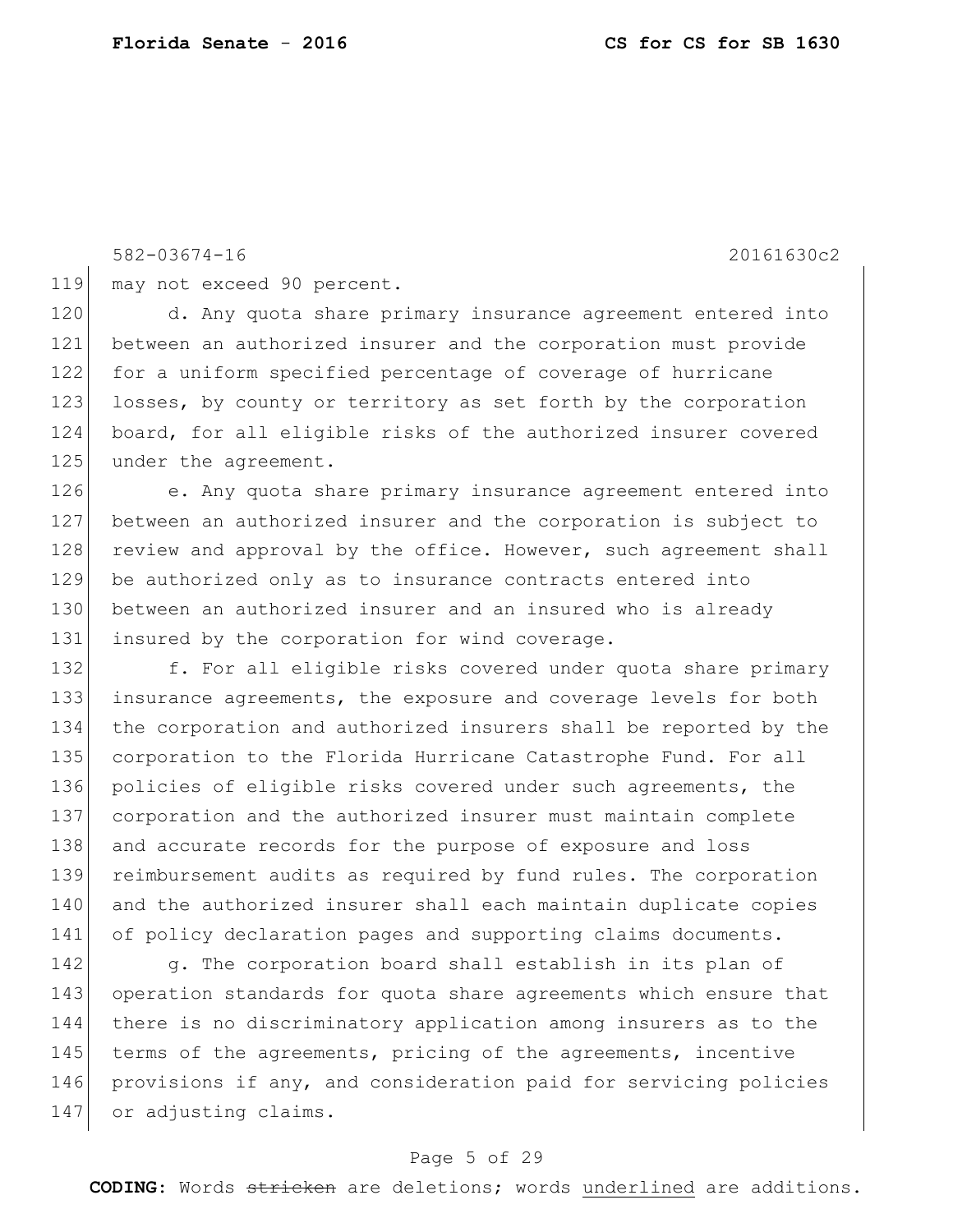148 h. The quota share primary insurance agreement between the 149 corporation and an authorized insurer must set forth the 150 specific terms under which coverage is provided, including, but 151 not limited to, the sale and servicing of policies issued under 152 the agreement by the insurance agent of the authorized insurer 153 producing the business, the reporting of information concerning 154 eligible risks, the payment of premium to the corporation, and 155 arrangements for the adjustment and payment of hurricane claims 156 incurred on eligible risks by the claims adjuster and personnel 157 of the authorized insurer. Entering into a quota sharing 158 insurance agreement between the corporation and an authorized 159 insurer is voluntary and at the discretion of the authorized 160 insurer.

161 3. May provide that the corporation may employ or otherwise 162 contract with individuals or other entities to provide 163 administrative or professional services that may be appropriate 164 to effectuate the plan. The corporation may borrow funds by 165 issuing bonds or by incurring other indebtedness, and shall have 166 other powers reasonably necessary to effectuate the requirements 167 of this subsection, including, without limitation, the power to 168 issue bonds and incur other indebtedness in order to refinance 169 outstanding bonds or other indebtedness. The corporation may 170 seek judicial validation of its bonds or other indebtedness 171 under chapter 75. The corporation may issue bonds or incur other 172 indebtedness, or have bonds issued on its behalf by a unit of 173 local government pursuant to subparagraph  $(q)$ 2. in the absence 174 of a hurricane or other weather-related event, upon a 175 determination by the corporation, subject to approval by the 176 office, that such action would enable it to efficiently meet the

## Page 6 of 29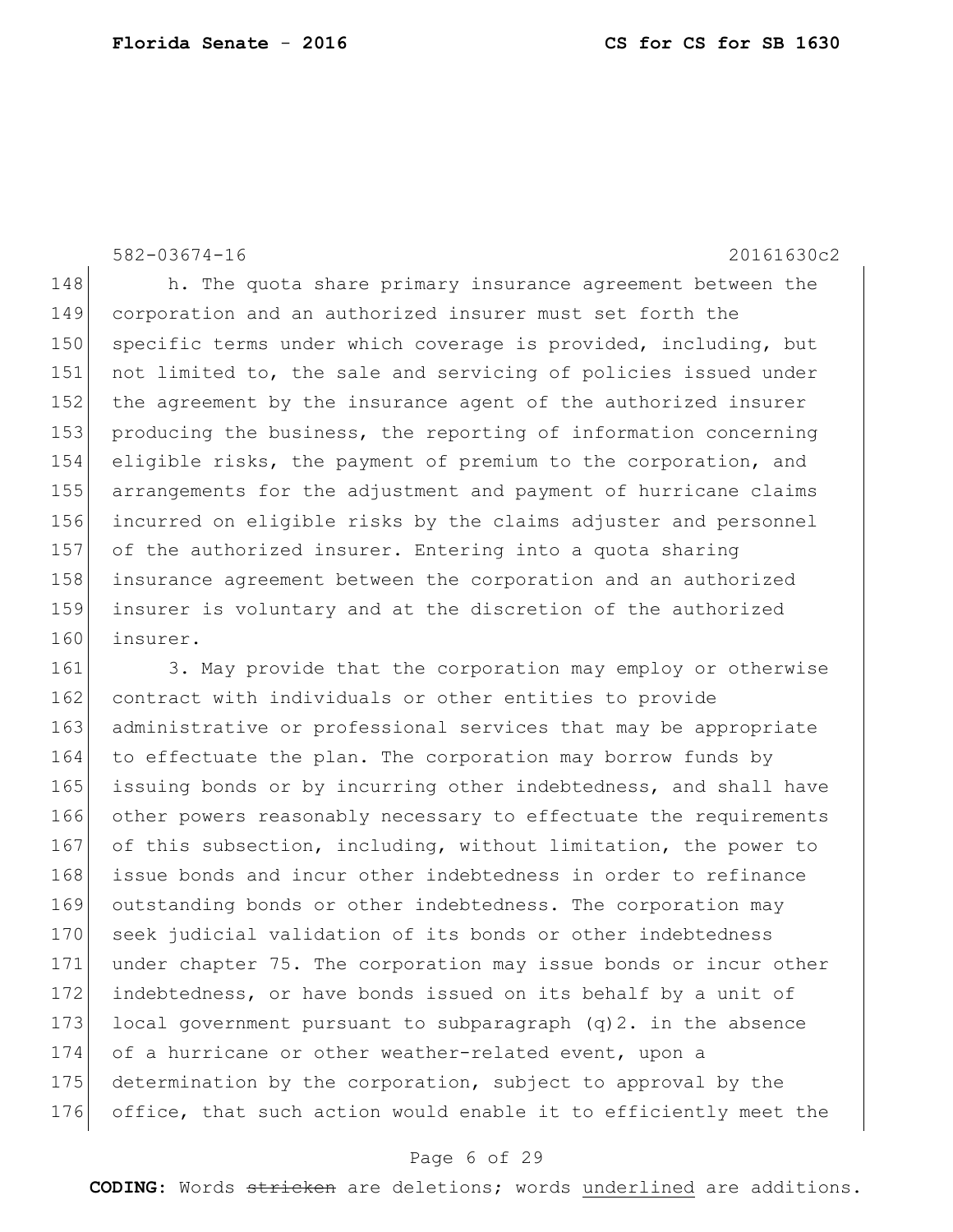177 financial obligations of the corporation and that such 178 financings are reasonably necessary to effectuate the 179 requirements of this subsection. The corporation may take all 180 actions needed to facilitate tax-free status for such bonds or 181 indebtedness, including formation of trusts or other affiliated 182 entities. The corporation may pledge assessments, projected 183 recoveries from the Florida Hurricane Catastrophe Fund, other 184 reinsurance recoverables, policyholder surcharges and other 185 surcharges, and other funds available to the corporation as 186 security for bonds or other indebtedness. In recognition of s. 187 10, Art. I of the State Constitution, prohibiting the impairment 188 of obligations of contracts, it is the intent of the Legislature 189 that no action be taken whose purpose is to impair any bond 190 indenture or financing agreement or any revenue source committed 191 by contract to such bond or other indebtedness.

192 4. Must require that the corporation operate subject to the 193 supervision and approval of a board of governors consisting of 194 nine individuals who are residents of this state and who are 195 from different geographical areas of the state, one of whom is 196 appointed by the Governor and serves solely to advocate on 197 behalf of the consumer. The appointment of a consumer 198 representative by the Governor is deemed to be within the scope 199 of the exemption provided in s. 112.313(7)(b) and is in addition 200 to the appointments authorized under sub-subparagraph a.

201 a. The Governor, the Chief Financial Officer, the President 202 of the Senate, and the Speaker of the House of Representatives 203 shall each appoint two members of the board. At least one of the 204 two members appointed by each appointing officer must have 205 demonstrated expertise in insurance and be deemed to be within

## Page 7 of 29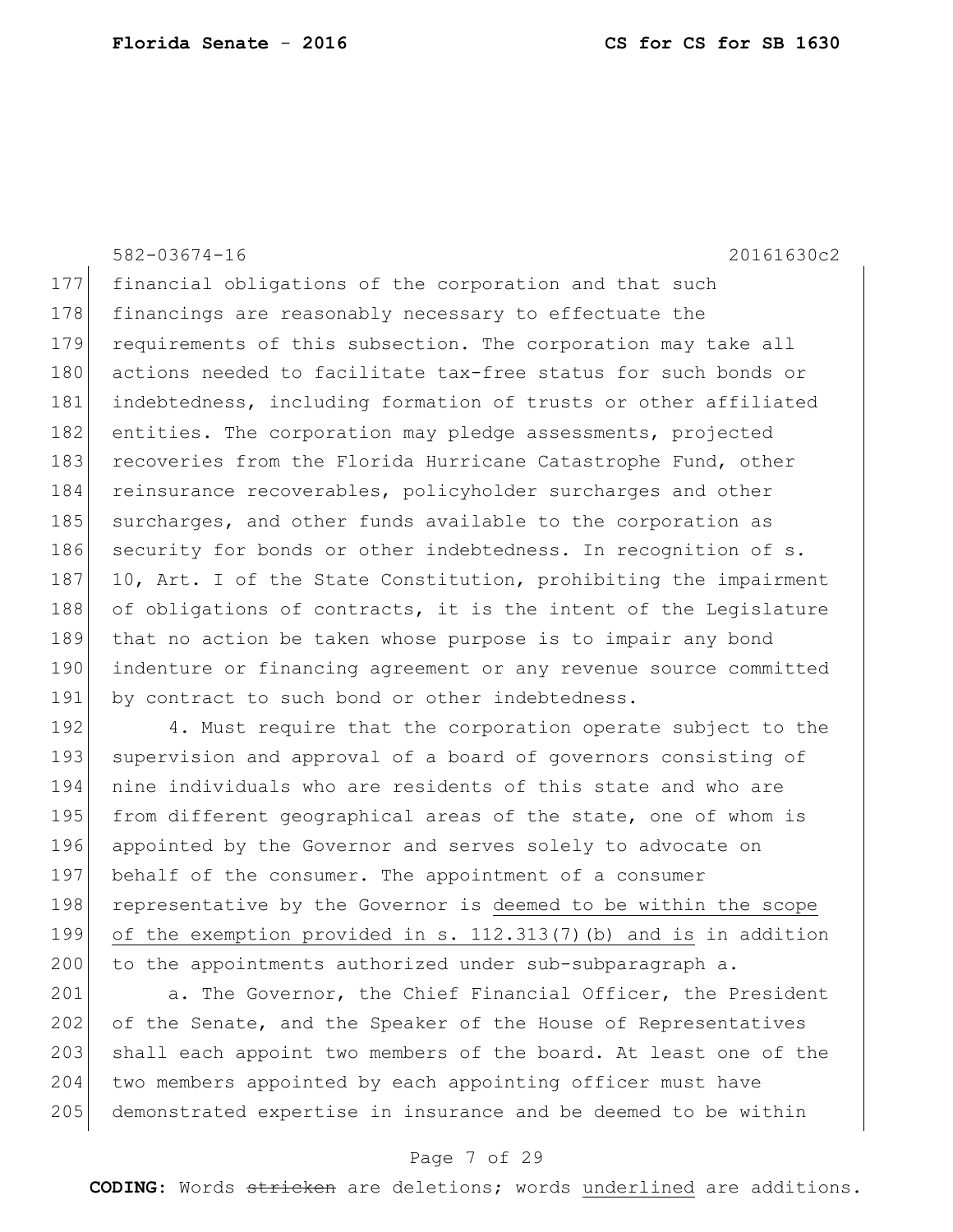582-03674-16 20161630c2 206 the scope of the exemption provided in s.  $112.313(7)(b)$ . The Chief Financial Officer shall designate one of the appointees as 208 chair. All board members serve at the pleasure of the appointing officer. All members of the board are subject to removal at will by the officers who appointed them. All board members, including the chair, must be appointed to serve for 3-year terms beginning annually on a date designated by the plan. However, for the first term beginning on or after July 1, 2009, each appointing officer shall appoint one member of the board for a 2-year term and one member for a 3-year term. A board vacancy shall be 216 filled for the unexpired term by the appointing officer. The Chief Financial Officer shall appoint a technical advisory group 218 to provide information and advice to the board in connection with the board's duties under this subsection. The executive 220 director and senior managers of the corporation shall be engaged 221 by the board and serve at the pleasure of the board. Any executive director appointed on or after July 1, 2006, is 223 subject to confirmation by the Senate. The executive director is responsible for employing other staff as the corporation may require, subject to review and concurrence by the board.

226 b. The board shall create a Market Accountability Advisory 227 Committee to assist the corporation in developing awareness of 228 its rates and its customer and agent service levels in 229 relationship to the voluntary market insurers writing similar 230 coverage.

 (I) The members of the advisory committee consist of the following 11 persons, one of whom must be elected chair by the members of the committee: four representatives, one appointed by the Florida Association of Insurance Agents, one by the Florida

### Page 8 of 29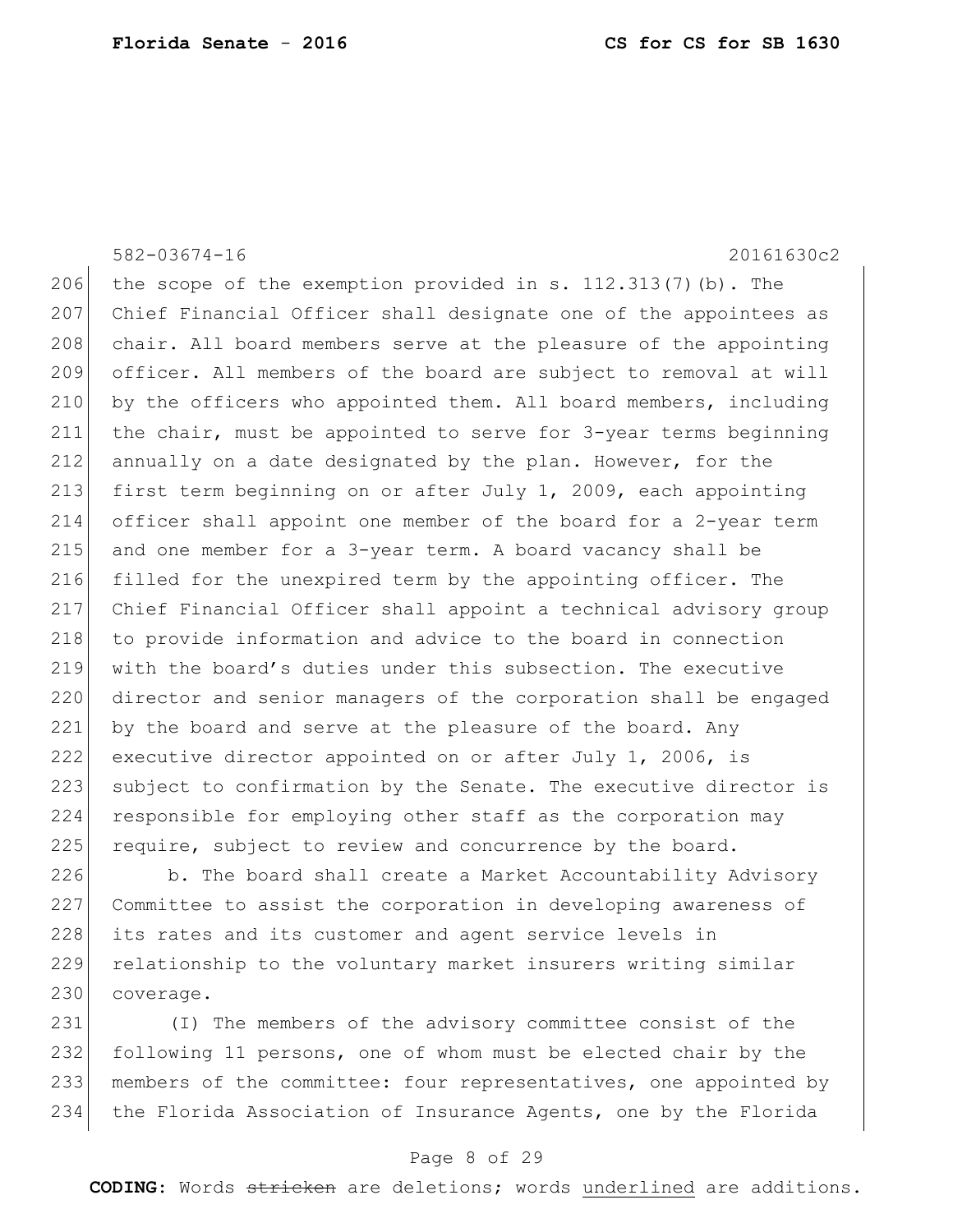582-03674-16 20161630c2 235 Association of Insurance and Financial Advisors, one by the 236 Professional Insurance Agents of Florida, and one by the Latin 237 American Association of Insurance Agencies; three 238 representatives appointed by the insurers with the three highest 239 voluntary market share of residential property insurance 240 business in the state; one representative from the Office of 241 Insurance Regulation; one consumer appointed by the board who is 242 insured by the corporation at the time of appointment to the 243 committee; one representative appointed by the Florida 244 Association of Realtors; and one representative appointed by the 245 Florida Bankers Association. All members shall be appointed to 246 3-year terms and may serve for consecutive terms.

247 (II) The committee shall report to the corporation at each 248 board meeting on insurance market issues which may include rates 249 and rate competition with the voluntary market; service,  $250$  including policy issuance, claims processing, and general 251 responsiveness to policyholders, applicants, and agents; and 252 matters relating to depopulation.

253 5. Must provide a procedure for determining the eligibility 254 of a risk for coverage, as follows:

255 a. Subject to s. 627.3517, with respect to personal lines 256 residential risks, if the risk is offered coverage from an 257 authorized insurer at the insurer's approved rate under a  $258$  standard policy including wind coverage or, if consistent with 259 the insurer's underwriting rules as filed with the office, a 260 basic policy including wind coverage, for a new application to 261 the corporation for coverage, the risk is not eligible for any 262 policy issued by the corporation unless the premium for coverage 263 from the authorized insurer is more than 15 percent greater than

# Page 9 of 29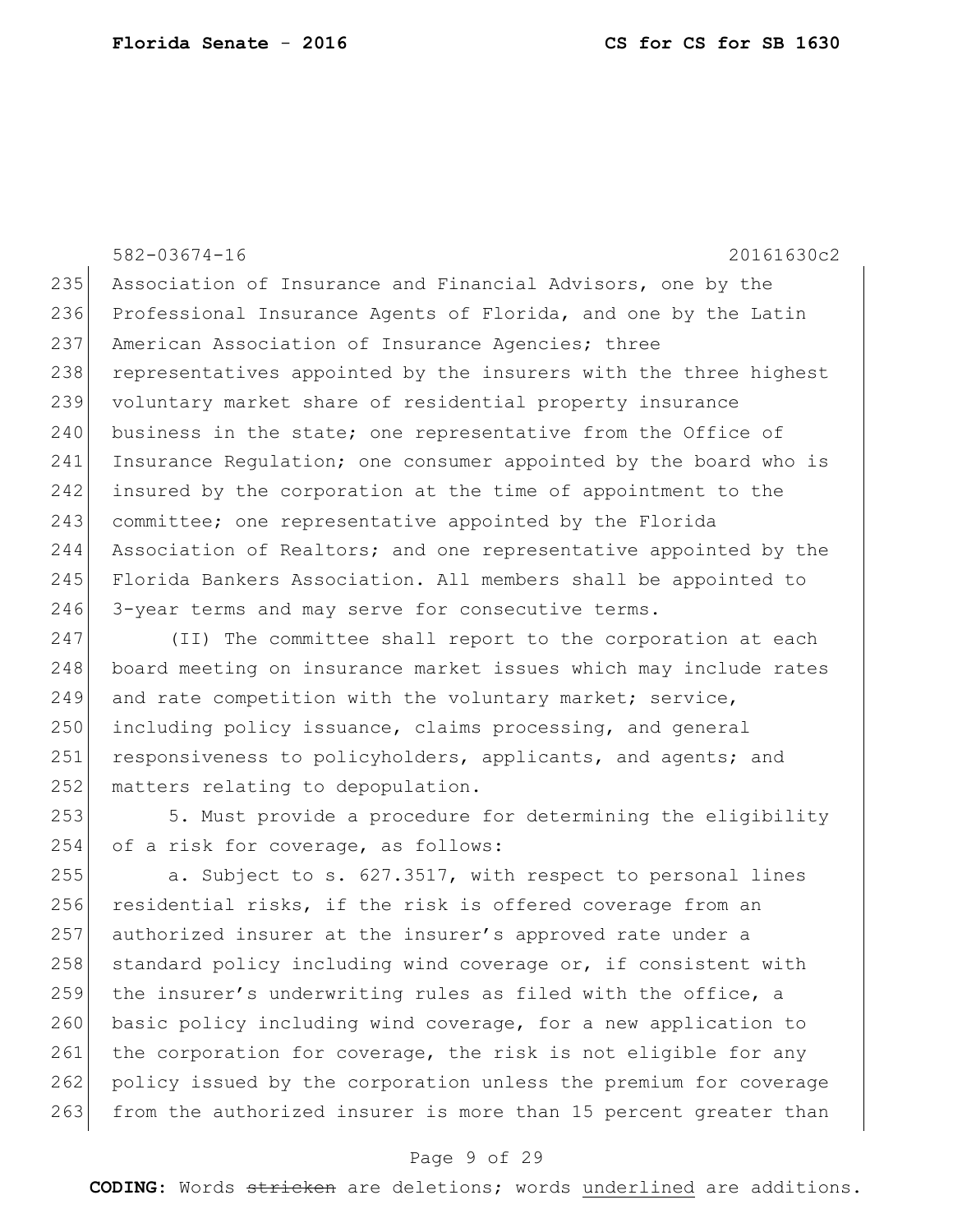264 the premium for comparable coverage from the corporation. 265 Whenever an offer of coverage for a personal lines residential 266 risk is received for a policyholder of the corporation at 267 renewal from an authorized insurer, if the offer is equal to or 268 less than the corporation's renewal premium for comparable 269 coverage, the risk is not eligible for coverage with the 270 corporation. If the risk is not able to obtain such offer, the 271 risk is eligible for a standard policy including wind coverage 272 or a basic policy including wind coverage issued by the 273 corporation; however, if the risk could not be insured under a 274 standard policy including wind coverage regardless of market  $275$  conditions, the risk is eligible for a basic policy including 276 wind coverage unless rejected under subparagraph 8. However, a 277 policyholder removed from the corporation through an assumption 278 agreement remains eligible for coverage from the corporation 279 until the end of the assumption period. The corporation shall 280 determine the type of policy to be provided on the basis of 281 objective standards specified in the underwriting manual and 282 based on generally accepted underwriting practices.

283 (I) If the risk accepts an offer of coverage through the 284 market assistance plan or through a mechanism established by the 285 corporation other than a plan established by s. 627.3518, before 286 a policy is issued to the risk by the corporation or during the 287 first 30 days of coverage by the corporation, and the producing 288 agent who submitted the application to the plan or to the 289 corporation is not currently appointed by the insurer, the 290 insurer shall:

291 (A) Pay to the producing agent of record of the policy for 292 the first year, an amount that is the greater of the insurer's

### Page 10 of 29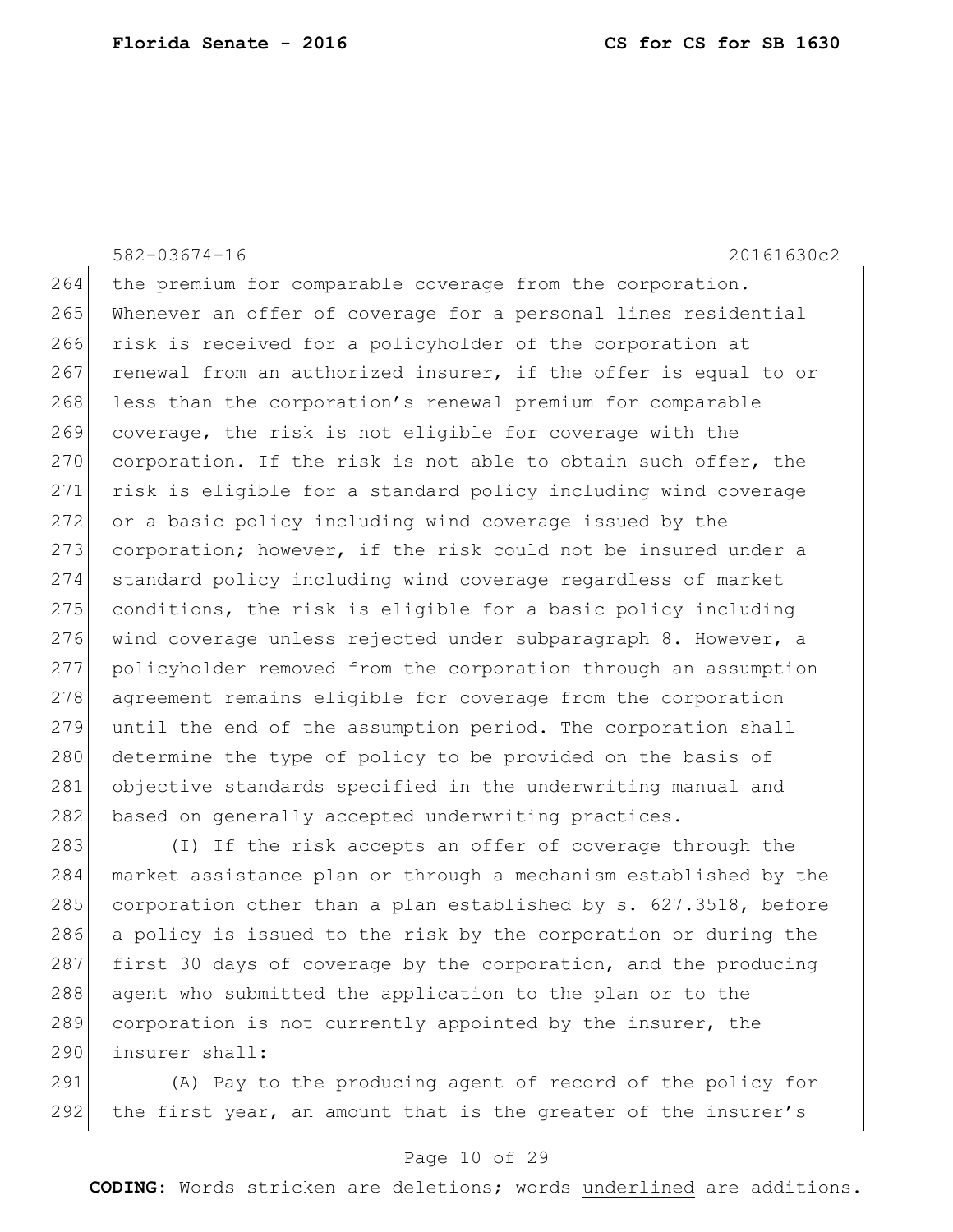582-03674-16 20161630c2 293 usual and customary commission for the type of policy written or a fee equal to the usual and customary commission of the corporation; or (B) Offer to allow the producing agent of record of the policy to continue servicing the policy for at least 1 year and 298 offer to pay the agent the greater of the insurer's or the corporation's usual and customary commission for the type of policy written. 302 If the producing agent is unwilling or unable to accept 303 appointment, the new insurer shall pay the agent in accordance with sub-sub-sub-subparagraph (A). (II) If the corporation enters into a contractual agreement for a take-out plan, the producing agent of record of the corporation policy is entitled to retain any unearned commission 308 on the policy, and the insurer shall: (A) Pay to the producing agent of record, for the first year, an amount that is the greater of the insurer's usual and customary commission for the type of policy written or a fee 312 equal to the usual and customary commission of the corporation; or (B) Offer to allow the producing agent of record to continue servicing the policy for at least 1 year and offer to pay the agent the greater of the insurer's or the corporation's usual and customary commission for the type of policy written. If the producing agent is unwilling or unable to accept appointment, the new insurer shall pay the agent in accordance with sub-sub-sub-subparagraph (A).

# Page 11 of 29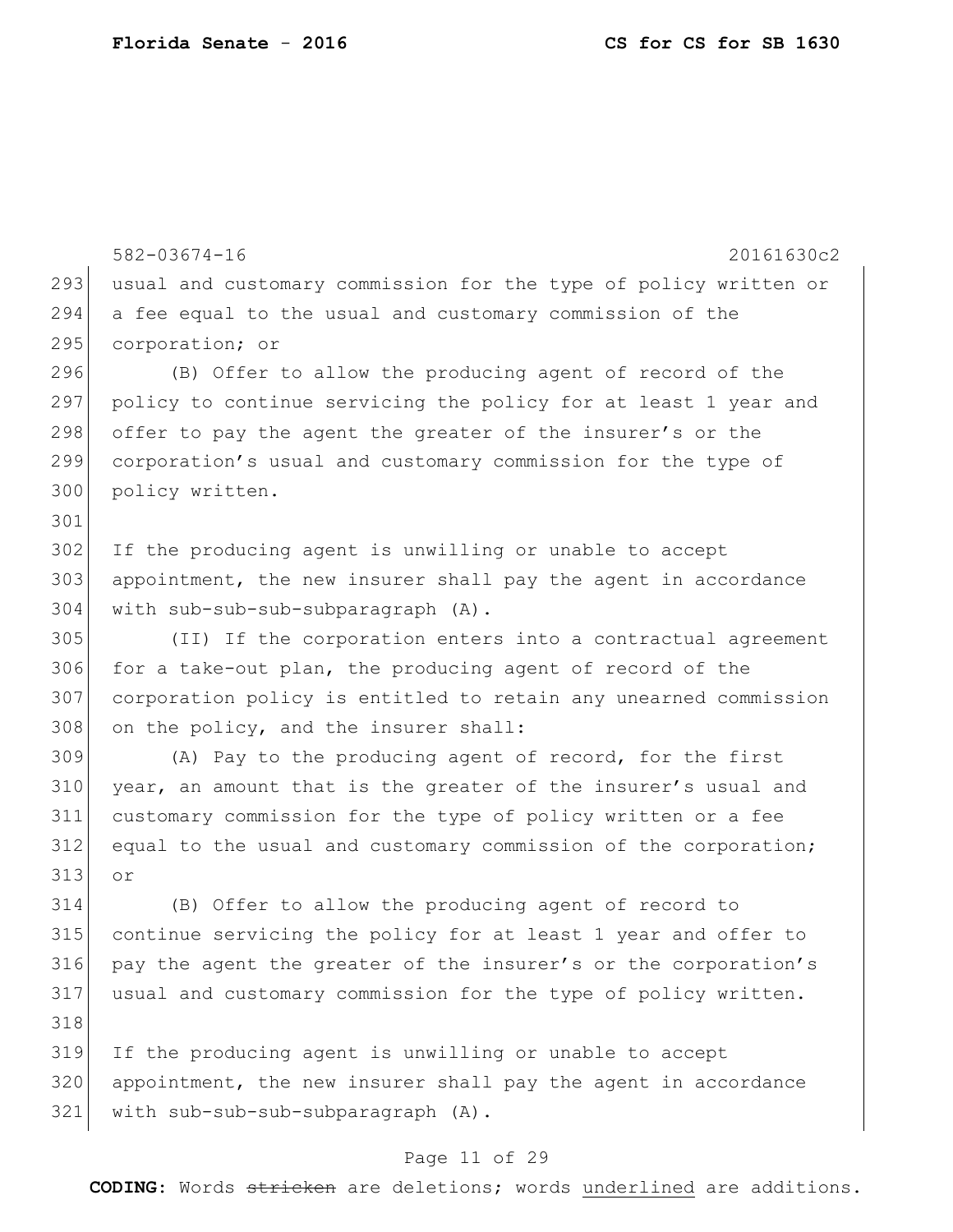b. With respect to commercial lines residential risks, for a new application to the corporation for coverage, if the risk is offered coverage under a policy including wind coverage from 325 an authorized insurer at its approved rate, the risk is not eligible for a policy issued by the corporation unless the premium for coverage from the authorized insurer is more than 15 percent greater than the premium for comparable coverage from the corporation. Whenever an offer of coverage for a commercial lines residential risk is received for a policyholder of the corporation at renewal from an authorized insurer, if the offer is equal to or less than the corporation's renewal premium for comparable coverage, the risk is not eligible for coverage with the corporation. If the risk is not able to obtain any such offer, the risk is eligible for a policy including wind coverage issued by the corporation. However, a policyholder removed from the corporation through an assumption agreement remains eligible 338 for coverage from the corporation until the end of the assumption period.

 (I) If the risk accepts an offer of coverage through the market assistance plan or through a mechanism established by the corporation other than a plan established by s. 627.3518, before a policy is issued to the risk by the corporation or during the first 30 days of coverage by the corporation, and the producing agent who submitted the application to the plan or the 346 corporation is not currently appointed by the insurer, the insurer shall:

348 (A) Pay to the producing agent of record of the policy, for the first year, an amount that is the greater of the insurer's usual and customary commission for the type of policy written or

### Page 12 of 29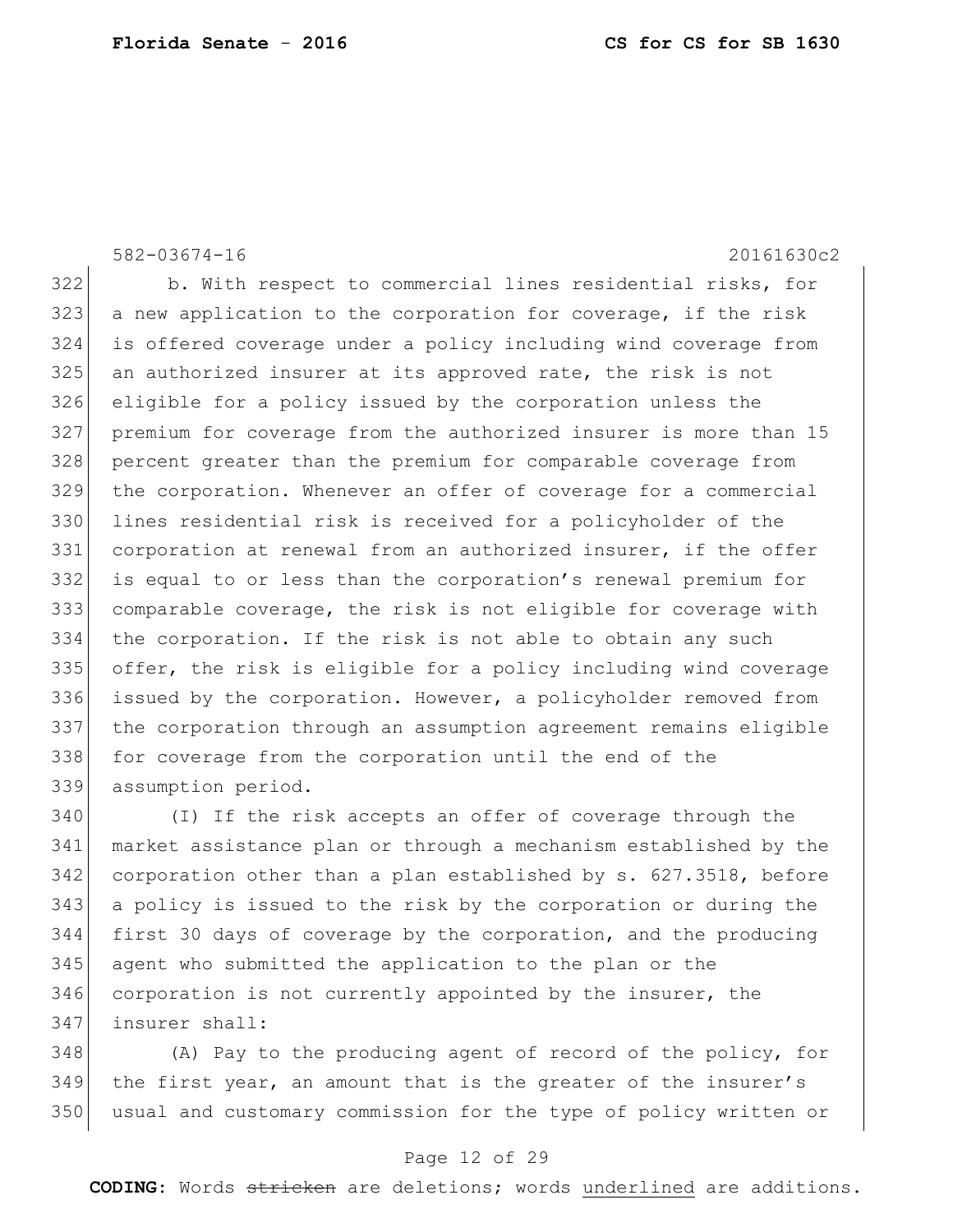```
582-03674-16 20161630c2
                              Page 13 of 29
351 a fee equal to the usual and customary commission of the 
352 corporation; or
353 (B) Offer to allow the producing agent of record of the 
354 policy to continue servicing the policy for at least 1 year and 
355 offer to pay the agent the greater of the insurer's or the 
356 corporation's usual and customary commission for the type of 
357 policy written.
358
359 If the producing agent is unwilling or unable to accept 
360 appointment, the new insurer shall pay the agent in accordance 
361 with sub-sub-sub-subparagraph (A).
362 (II) If the corporation enters into a contractual agreement 
363 for a take-out plan, the producing agent of record of the
364 corporation policy is entitled to retain any unearned commission 
365 on the policy, and the insurer shall:
366 (A) Pay to the producing agent of record, for the first 
367 year, an amount that is the greater of the insurer's usual and 
368 customary commission for the type of policy written or a fee
369 equal to the usual and customary commission of the corporation; 
370 or
371 (B) Offer to allow the producing agent of record to 
372 continue servicing the policy for at least 1 year and offer to 
373 pay the agent the greater of the insurer's or the corporation's 
374 usual and customary commission for the type of policy written.
375
376 If the producing agent is unwilling or unable to accept 
377 appointment, the new insurer shall pay the agent in accordance 
378 | with sub-sub-sub-subparagraph (A).
379 c. For purposes of determining comparable coverage under
```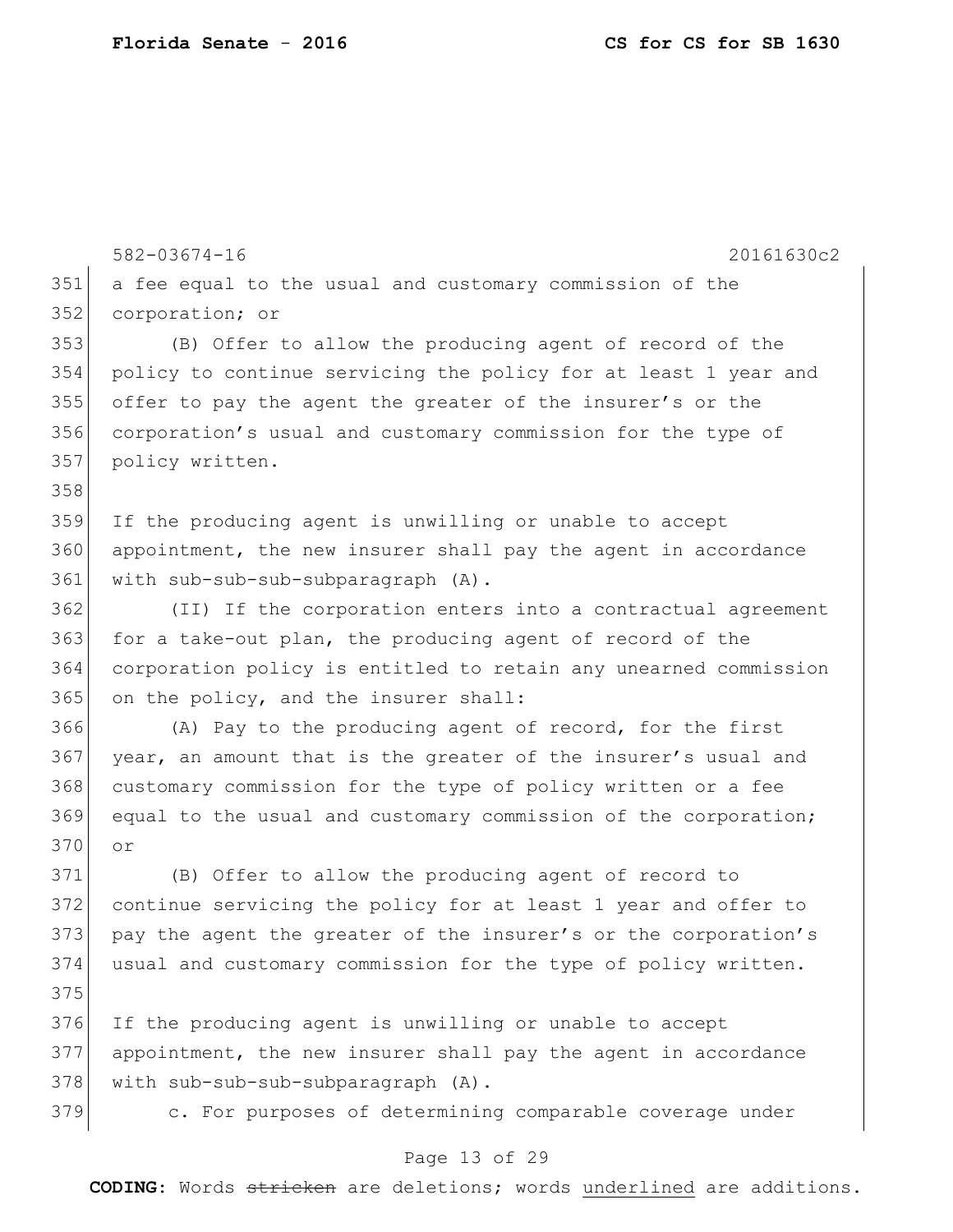380 sub-subparagraphs a. and b., the comparison must be based on those forms and coverages that are reasonably comparable. The corporation may rely on a determination of comparable coverage and premium made by the producing agent who submits the application to the corporation, made in the agent's capacity as the corporation's agent. A comparison may be made solely of the premium with respect to the main building or structure only on the following basis: the same coverage A or other building limits; the same percentage hurricane deductible that applies on an annual basis or that applies to each hurricane for commercial residential property; the same percentage of ordinance and law coverage, if the same limit is offered by both the corporation and the authorized insurer; the same mitigation credits, to the extent the same types of credits are offered both by the corporation and the authorized insurer; the same method for loss payment, such as replacement cost or actual cash value, if the 396 same method is offered both by the corporation and the 397 authorized insurer in accordance with underwriting rules; and 398 any other form or coverage that is reasonably comparable as determined by the board. If an application is submitted to the 400 corporation for wind-only coverage in the coastal account, the premium for the corporation's wind-only policy plus the premium 402 for the ex-wind policy that is offered by an authorized insurer 403 to the applicant must be compared to the premium for multiperil 404 coverage offered by an authorized insurer, subject to the 405 standards for comparison specified in this subparagraph. If the 406 corporation or the applicant requests from the authorized insurer a breakdown of the premium of the offer by types of 408 coverage so that a comparison may be made by the corporation or

### Page 14 of 29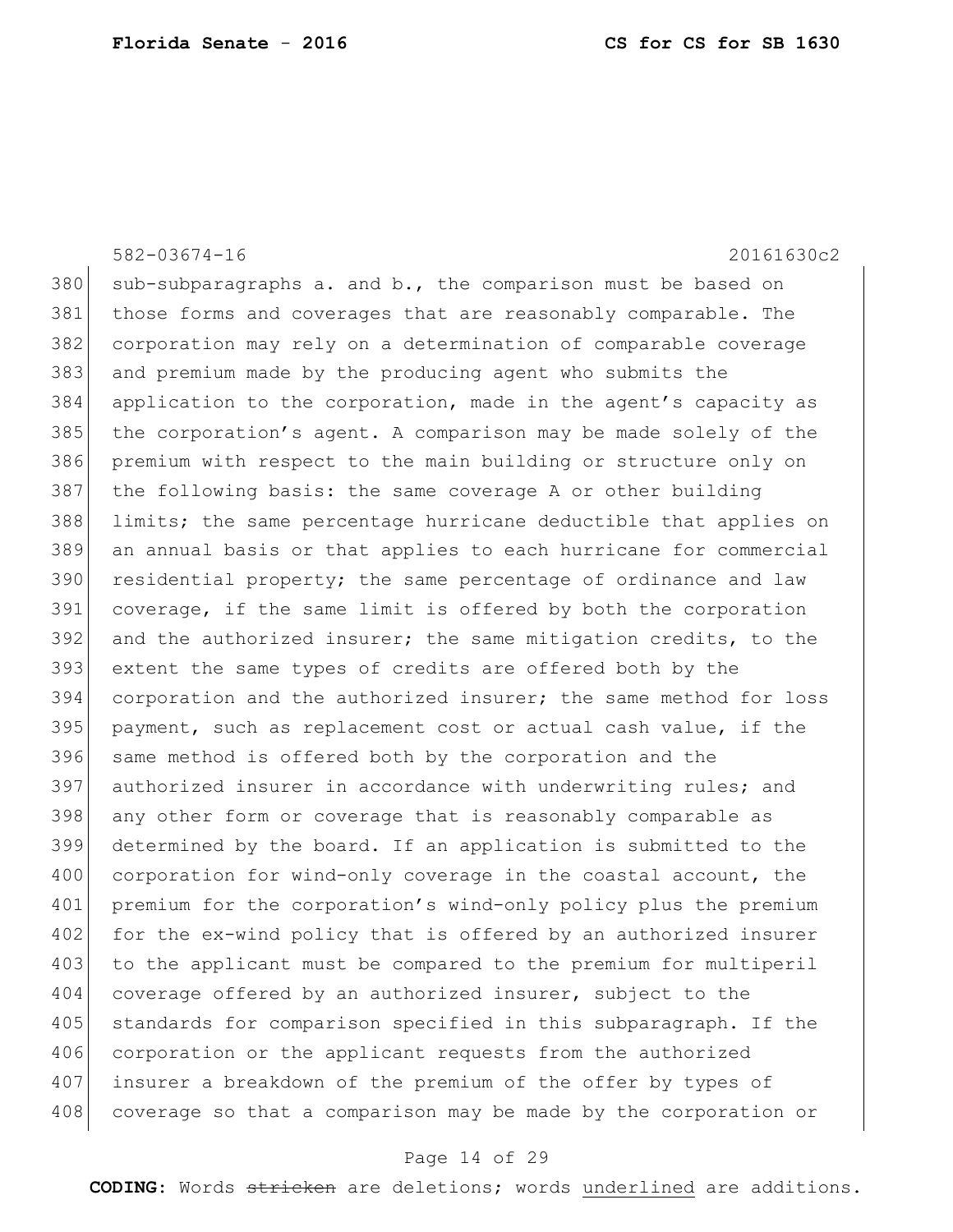582-03674-16 20161630c2 409 its agent and the authorized insurer refuses or is unable to 410 provide such information, the corporation may treat the offer as 411 not being an offer of coverage from an authorized insurer at the 412 insurer's approved rate. 413 6. Must include rules for classifications of risks and 414 rates. 415 7. Must provide that if premium and investment income for 416 an account attributable to a particular calendar year are in 417 excess of projected losses and expenses for the account 418 attributable to that year, such excess shall be held in surplus 419 in the account. Such surplus must be available to defray 420 deficits in that account as to future years and used for that 421 purpose before assessing assessable insurers and assessable 422 insureds as to any calendar year. 423 8. Must provide objective criteria and procedures to be 424 uniformly applied to all applicants in determining whether an 425 individual risk is so hazardous as to be uninsurable. In making 426 this determination and in establishing the criteria and 427 procedures, the following must be considered: 428 a. Whether the likelihood of a loss for the individual risk 429 is substantially higher than for other risks of the same class; 430 and 431 b. Whether the uncertainty associated with the individual 432 risk is such that an appropriate premium cannot be determined. 433 434 The acceptance or rejection of a risk by the corporation shall 435 be construed as the private placement of insurance, and the 436 provisions of chapter 120 do not apply. 437 9. Must provide that the corporation make its best efforts

### Page 15 of 29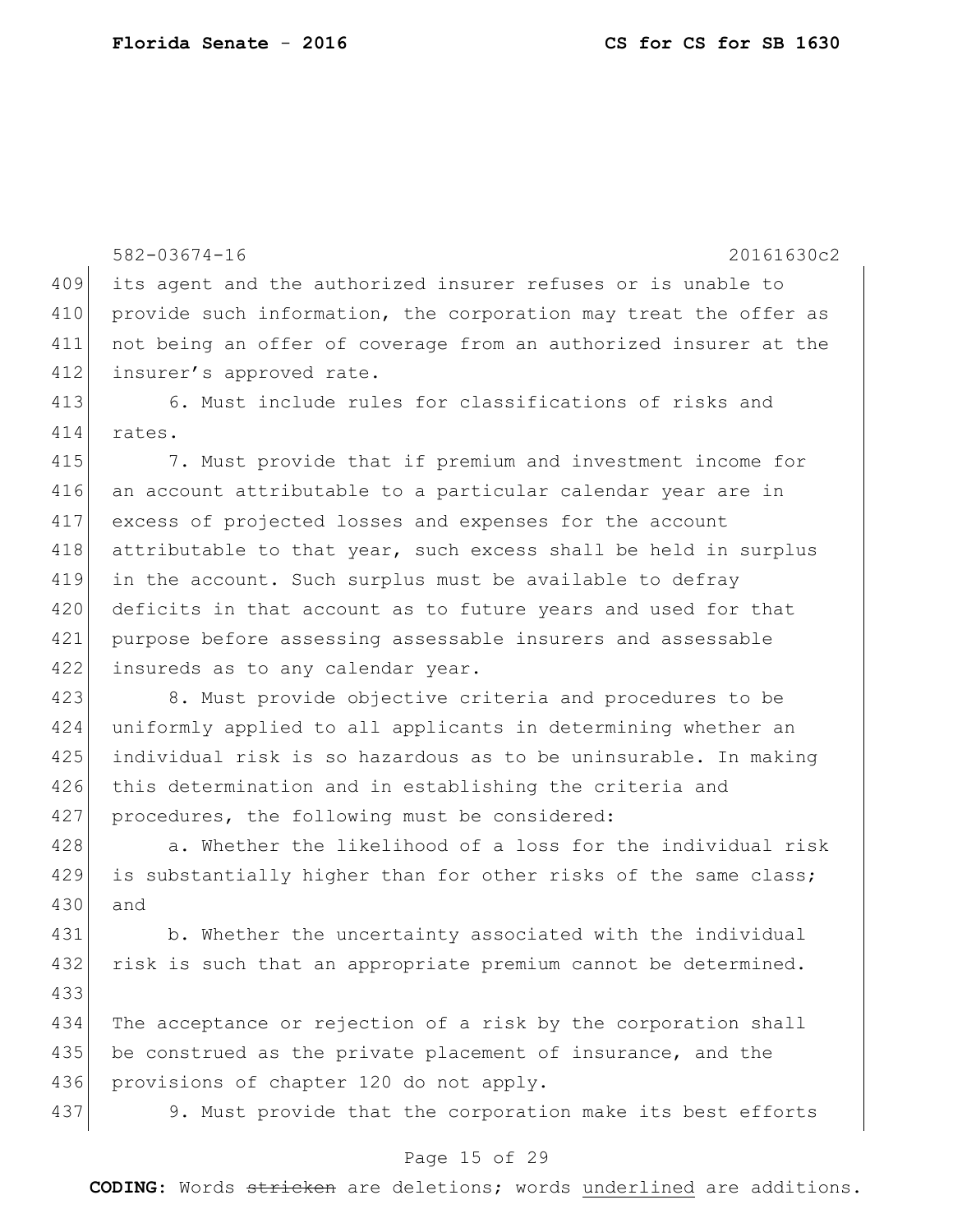582-03674-16 20161630c2 438 to procure catastrophe reinsurance at reasonable rates, to cover 439 its projected 100-year probable maximum loss as determined by 440 the board of governors. 441 10. The policies issued by the corporation must provide 442 that if the corporation or the market assistance plan obtains an 443 offer from an authorized insurer to cover the risk at its 444 approved rates, the risk is no longer eligible for renewal 445 through the corporation, except as otherwise provided in this 446 subsection.

447 11. Corporation policies and applications must include a 448 notice that the corporation policy could, under this section, be 449 replaced with a policy issued by an authorized insurer which 450 does not provide coverage identical to the coverage provided by 451 the corporation. The notice must also specify that acceptance of 452 corporation coverage creates a conclusive presumption that the 453 applicant or policyholder is aware of this potential.

454 12. May establish, subject to approval by the office, 455 different eligibility requirements and operational procedures 456 for any line or type of coverage for any specified county or 457 area if the board determines that such changes are justified due 458 to the voluntary market being sufficiently stable and 459 competitive in such area or for such line or type of coverage 460 and that consumers who, in good faith, are unable to obtain 461 insurance through the voluntary market through ordinary methods 462 continue to have access to coverage from the corporation. If 463 coverage is sought in connection with a real property transfer, 464 the requirements and procedures may not provide an effective 465 date of coverage later than the date of the closing of the 466 transfer as established by the transferor, the transferee, and,

### Page 16 of 29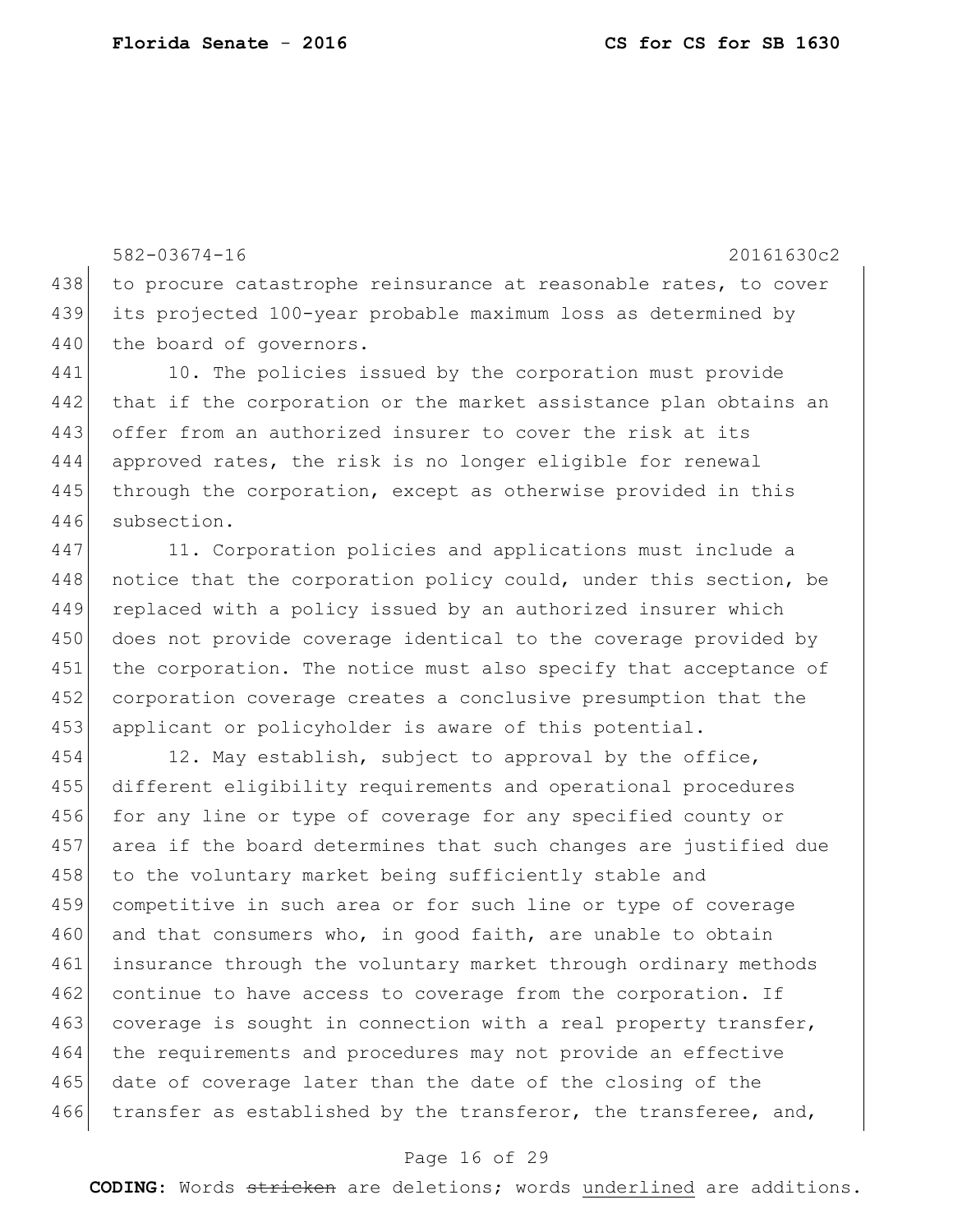467 if applicable, the lender.

468 13. Must provide that, with respect to the coastal account, 469 any assessable insurer with a surplus as to policyholders of \$25 470 million or less writing 25 percent or more of its total 471 countrywide property insurance premiums in this state may 472 petition the office, within the first 90 days of each calendar 473 year, to qualify as a limited apportionment company. A regular 474 assessment levied by the corporation on a limited apportionment 475 company for a deficit incurred by the corporation for the 476 coastal account may be paid to the corporation on a monthly 477 basis as the assessments are collected by the limited 478 apportionment company from its insureds, but a limited 479 apportionment company must begin collecting the regular 480 assessments not later than 90 days after the regular assessments 481 are levied by the corporation, and the regular assessments must 482 be paid in full within 15 months after being levied by the 483 corporation. A limited apportionment company shall collect from 484 its policyholders any emergency assessment imposed under sub-485 subparagraph (b)3.d. The plan must provide that, if the office 486 determines that any regular assessment will result in an 487 impairment of the surplus of a limited apportionment company, 488 | the office may direct that all or part of such assessment be 489 deferred as provided in subparagraph (q) 4. However, an emergency 490 assessment to be collected from policyholders under sub-491 subparagraph (b)3.d. may not be limited or deferred.

492 14. Must provide that the corporation appoint as its 493 licensed agents only those agents who throughout such 494 appointments also hold an appointment as defined in s. 495 626.015(3) by  $\text{with}$  an insurer who at the time of the agent's

### Page 17 of 29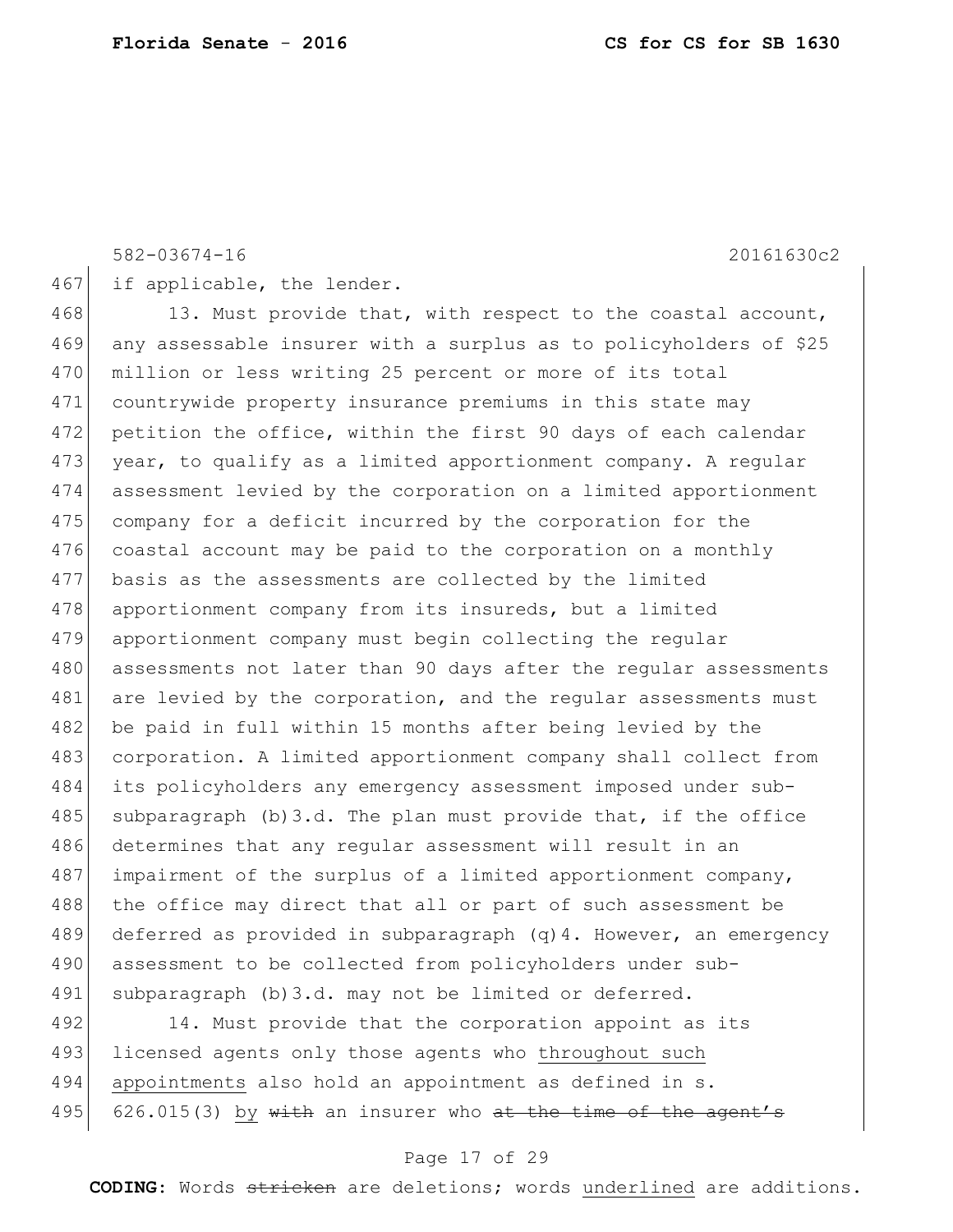582-03674-16 20161630c2 496 initial appointment by the corporation is authorized to write 497 and is actually writing or renewing personal lines residential 498 property coverage, commercial residential property coverage, or 499 commercial nonresidential property coverage within the state. 500 15. Must provide a premium payment plan option to its 501 policyholders which, at a minimum, allows for quarterly and 502 semiannual payment of premiums. A monthly payment plan may, but 503 is not required to, be offered. 504 16. Must limit coverage on mobile homes or manufactured 505 homes built before 1994 to actual cash value of the dwelling 506 rather than replacement costs of the dwelling. 507 17. Must provide coverage for manufactured or mobile home 508 dwellings. Such coverage must also include the following 509 attached structures: 510 a. Screened enclosures that are aluminum framed or screened 511 enclosures that are not covered by the same or substantially the 512 same materials as those of the primary dwelling; 513 b. Carports that are aluminum or carports that are not 514 covered by the same or substantially the same materials as those 515 of the primary dwelling; and 516 **b** c. Patios that have a roof covering that is constructed of 517 materials that are not the same or substantially the same 518 materials as those of the primary dwelling. 519 520 The corporation shall make available a policy for mobile homes 521 or manufactured homes for a minimum insured value of at least 522 \$3,000. 523 18. May provide such limits of coverage as the board 524 determines, consistent with the requirements of this subsection.

### Page 18 of 29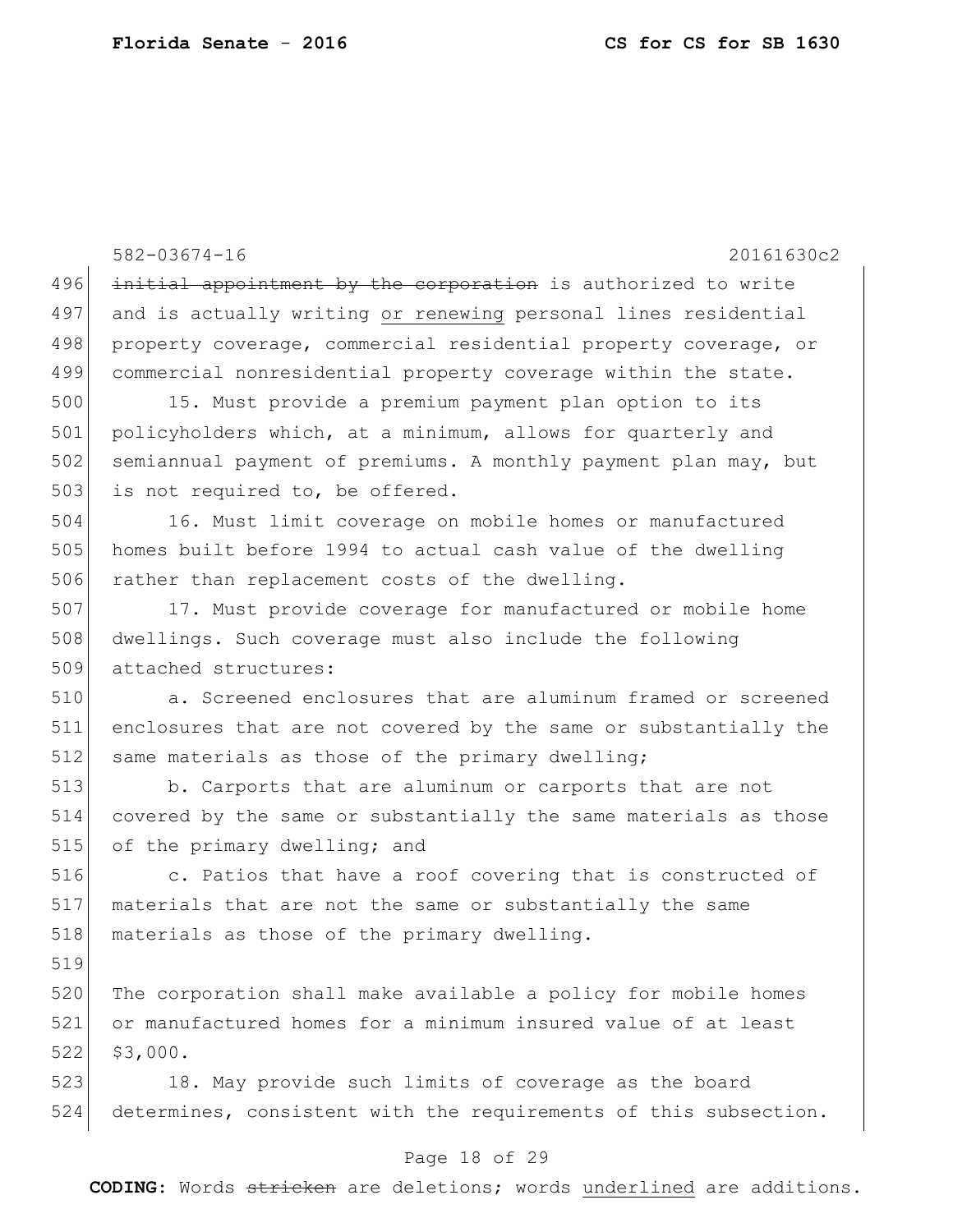582-03674-16 20161630c2 525 19. May require commercial property to meet specified hurricane mitigation construction features as a condition of 527 eligibility for coverage. 528 20. Must provide that new or renewal policies issued by the 529 corporation on or after January 1, 2012, which cover sinkhole 530 loss do not include coverage for any loss to appurtenant structures, driveways, sidewalks, decks, or patios that are directly or indirectly caused by sinkhole activity. The corporation shall exclude such coverage using a notice of coverage change, which may be included with the policy renewal, and not by issuance of a notice of nonrenewal of the excluded 536 coverage upon renewal of the current policy. 537 21. As of January 1, 2012, must require that the agent obtain from an applicant for coverage from the corporation an acknowledgment signed by the applicant, which includes, at a 540 minimum, the following statement: ACKNOWLEDGMENT OF POTENTIAL SURCHARGE 542 AND ASSESSMENT LIABILITY: 1. AS A POLICYHOLDER OF CITIZENS PROPERTY INSURANCE CORPORATION, I UNDERSTAND THAT IF THE CORPORATION SUSTAINS A DEFICIT AS A RESULT OF HURRICANE LOSSES OR FOR ANY OTHER REASON, MY POLICY COULD BE SUBJECT TO SURCHARGES, WHICH WILL BE DUE AND PAYABLE UPON RENEWAL, CANCELLATION, OR TERMINATION OF THE POLICY, AND THAT THE SURCHARGES COULD BE AS HIGH AS 45 PERCENT OF MY PREMIUM, OR A DIFFERENT AMOUNT AS IMPOSED BY THE FLORIDA 550 LEGISLATURE. 2. I UNDERSTAND THAT I CAN AVOID THE CITIZENS POLICYHOLDER SURCHARGE, WHICH COULD BE AS HIGH AS 45 PERCENT OF MY PREMIUM, BY OBTAINING COVERAGE FROM A PRIVATE MARKET INSURER AND THAT TO

#### Page 19 of 29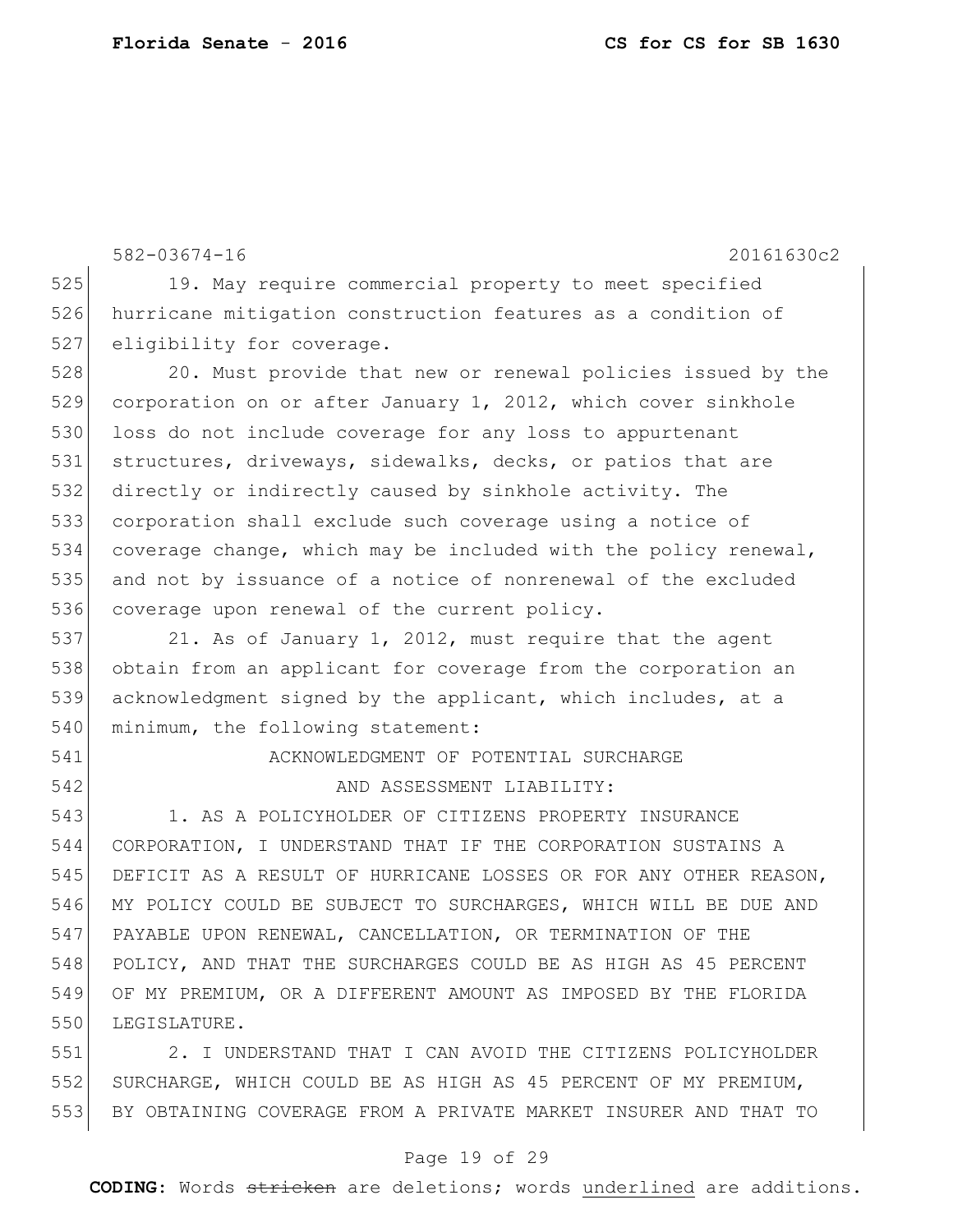582-03674-16 20161630c2 BE ELIGIBLE FOR COVERAGE BY CITIZENS, I MUST FIRST TRY TO OBTAIN PRIVATE MARKET COVERAGE BEFORE APPLYING FOR OR RENEWING COVERAGE WITH CITIZENS. I UNDERSTAND THAT PRIVATE MARKET INSURANCE RATES 557 ARE REGULATED AND APPROVED BY THE STATE. 3. I UNDERSTAND THAT I MAY BE SUBJECT TO EMERGENCY ASSESSMENTS TO THE SAME EXTENT AS POLICYHOLDERS OF OTHER INSURANCE COMPANIES, OR A DIFFERENT AMOUNT AS IMPOSED BY THE FLORIDA LEGISLATURE. 4. I ALSO UNDERSTAND THAT CITIZENS PROPERTY INSURANCE CORPORATION IS NOT SUPPORTED BY THE FULL FAITH AND CREDIT OF THE STATE OF FLORIDA. a. The corporation shall maintain, in electronic format or otherwise, a copy of the applicant's signed acknowledgment and provide a copy of the statement to the policyholder as part of 568 the first renewal after the effective date of this subparagraph.

 b. The signed acknowledgment form creates a conclusive presumption that the policyholder understood and accepted his or her potential surcharge and assessment liability as a 572 policyholder of the corporation.

 (n)1. Rates for coverage provided by the corporation must be actuarially sound and subject to s. 627.062, except as otherwise provided in this paragraph. The corporation shall file its recommended rates with the office at least annually. The corporation shall provide any additional information regarding 578 the rates which the office requires. The office shall consider the recommendations of the board and issue a final order 580 establishing the rates for the corporation within 45 days after the recommended rates are filed. The corporation may not pursue 582 an administrative challenge or judicial review of the final

# Page 20 of 29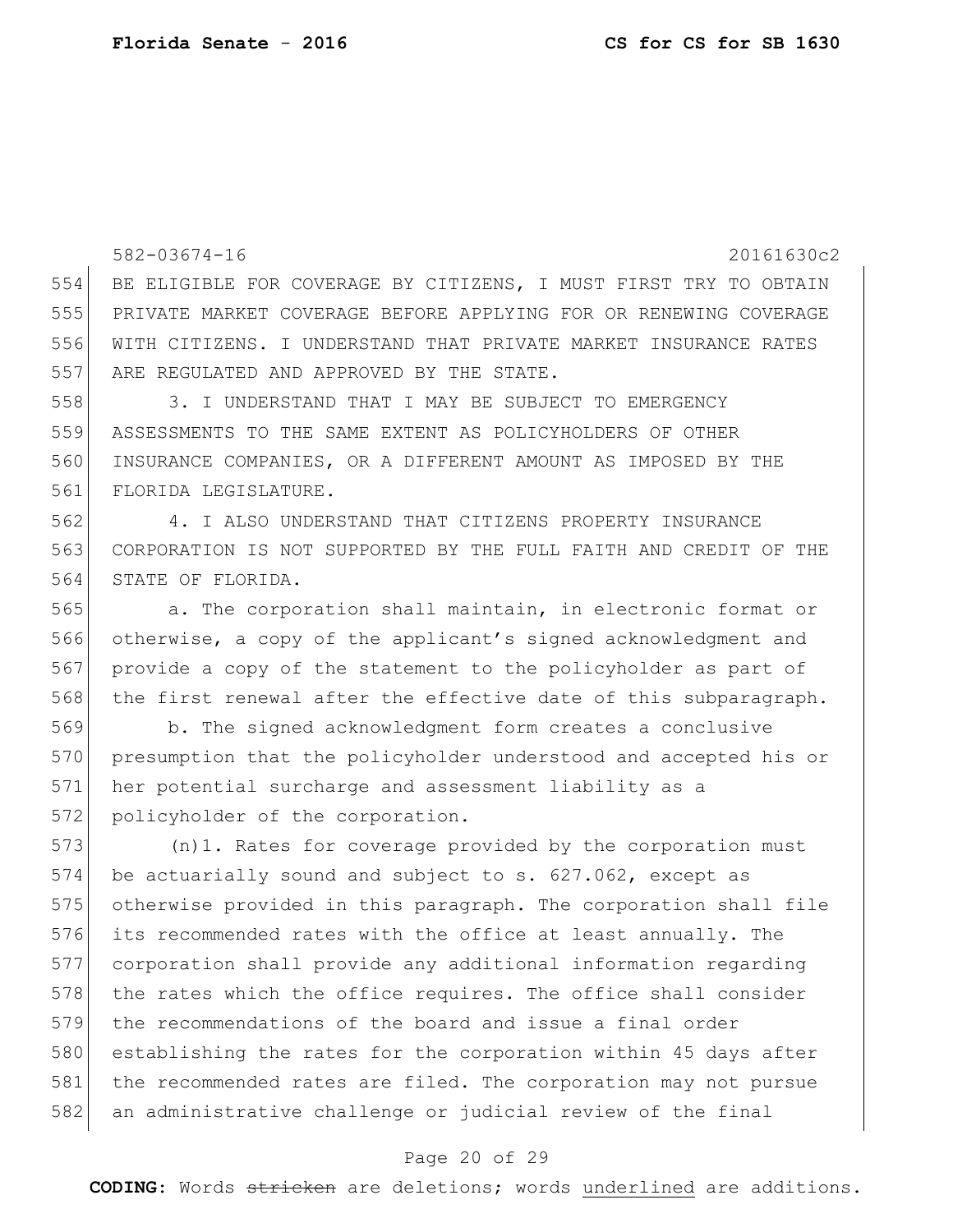```
582-03674-16 20161630c2
583 order of the office.
584 2. In addition to the rates otherwise determined pursuant 
585 to this paragraph, the corporation shall impose and collect an
586 amount equal to the premium tax provided in s. 624.509 to 
587 augment the financial resources of the corporation.
588 3. After the public hurricane loss-projection model under
589 s. 627.06281 has been found to be accurate and reliable by the
590 Florida Commission on Hurricane Loss Projection Methodology, the
591 model shall be considered when establishing serve as the minimum
592 benchmark for determining the windstorm portion of the
593 corporation's rates. The corporation may use the public model
594 results in combination with the results of private models to 
595 calculate rates for the windstorm portion of the corporation's 
596 rates. This subparagraph does not require or allow the
597 corporation to adopt rates lower than the rates otherwise 
598 required or allowed by this paragraph.
599 4. The rate filings for the corporation which were approved 
600 by the office and took effect January 1, 2007, are rescinded,
601 except for those rates that were lowered. As soon as possible,
602 the corporation shall begin using the lower rates that were in
603 effect on December 31, 2006, and provide refunds to 
604 policyholders who paid higher rates as a result of that rate 
605 filing. The rates in effect on December 31, 2006, remain in 
606 effect for the 2007 and 2008 calendar years except for any rate 
607 change that results in a lower rate. The next rate change that 
608 may increase rates shall take effect pursuant to a new rate
609 filing recommended by the corporation and established by the 
610 office, subject to this paragraph.
```
611 5. Beginning on July 15, 2009, and annually thereafter, the

# Page 21 of 29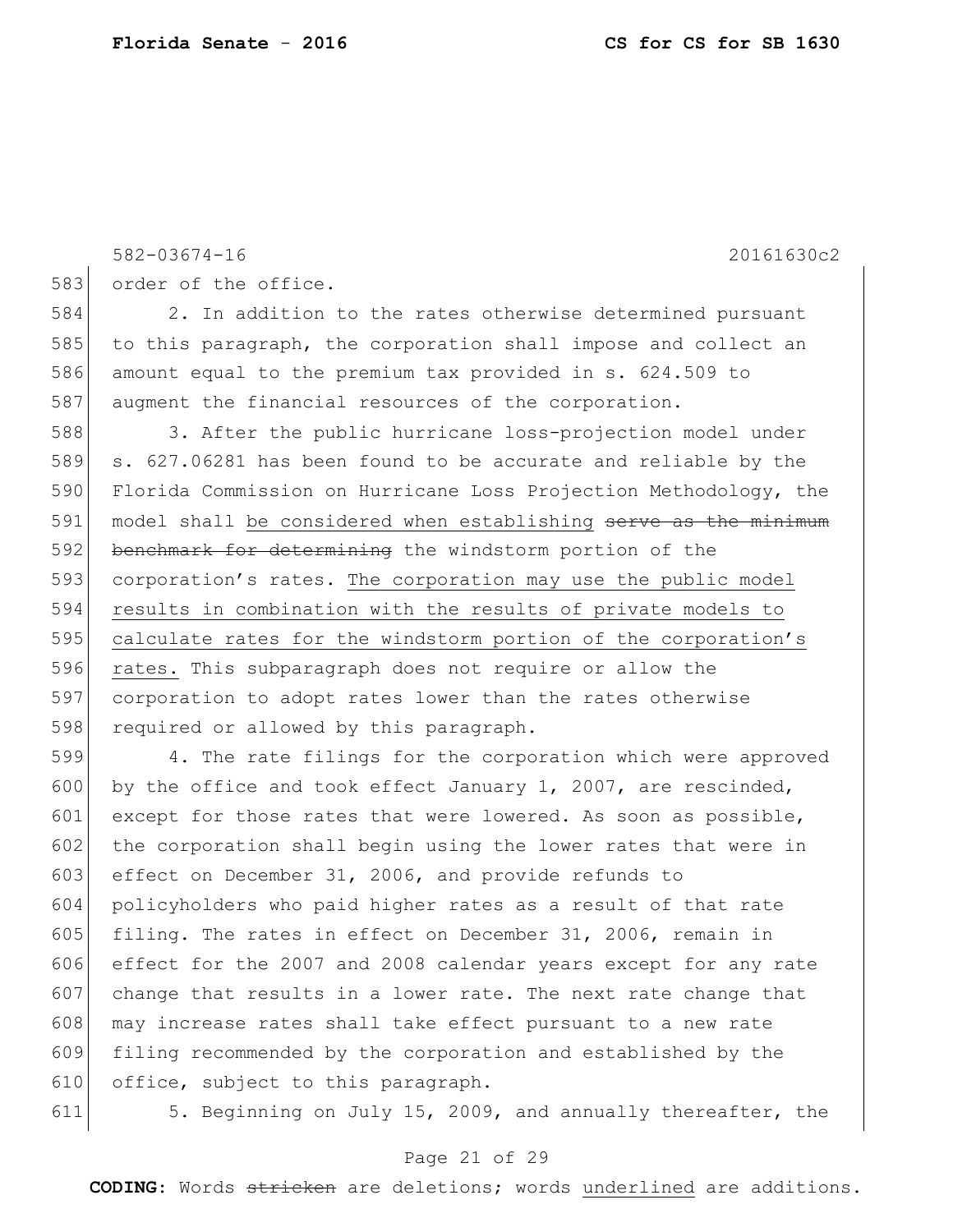582-03674-16 20161630c2 612 corporation must make a recommended actuarially sound rate 613 filing for each personal and commercial line of business it 614 writes, to be effective no earlier than January 1, 2010. 615 6. Beginning on or after January 1, 2010, and 616 notwithstanding the board's recommended rates and the office's 617 final order regarding the corporation's filed rates under 618 subparagraph 1., the corporation shall annually implement a rate 619 increase which, except for sinkhole coverage, does not exceed 10 620 percent for any single policy issued by the corporation, 621 excluding coverage changes and surcharges. 622 7. The corporation may also implement an increase to 623 reflect the effect on the corporation of the cash buildup factor 624 pursuant to s. 215.555(5)(b).

625 8. The corporation's implementation of rates as prescribed  $626$  in subparagraph 6. shall cease for any line of business written 627 by the corporation upon the corporation's implementation of  $628$  actuarially sound rates. Thereafter, the corporation shall 629 annually make a recommended actuarially sound rate filing for 630 each commercial and personal line of business the corporation 631 writes.

632  $(x)$ 1. The following records of the corporation are 633 confidential and exempt from the provisions of s. 119.07(1) and 634 s. 24(a), Art. I of the State Constitution:

635 a. Underwriting files, except that a policyholder or an 636 applicant shall have access to his or her own underwriting 637 files. Confidential and exempt underwriting file records may 638 also be released to other governmental agencies upon written 639 request and demonstration of need; such records held by the 640 receiving agency remain confidential and exempt as provided

## Page 22 of 29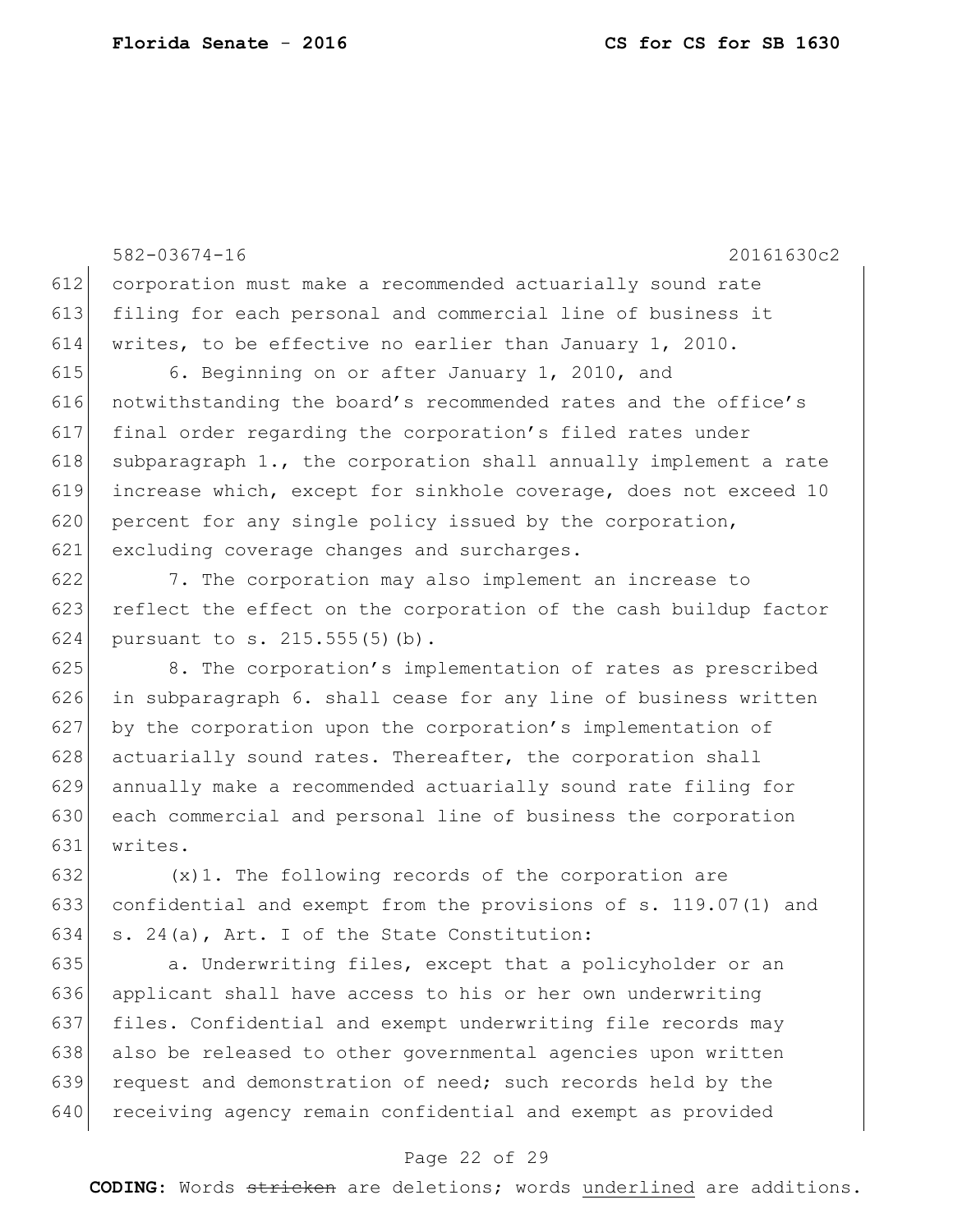641 herein.

642 b. Claims files, until termination of all litigation and 643 settlement of all claims arising out of the same incident, 644 although portions of the claims files may remain exempt, as 645 otherwise provided by law. Confidential and exempt claims file 646 records may be released to other governmental agencies upon 647 written request and demonstration of need; such records held by 648 the receiving agency remain confidential and exempt as provided 649 herein.

650 c. Records obtained or generated by an internal auditor 651 pursuant to a routine audit, until the audit is completed, or if 652 the audit is conducted as part of an investigation, until the investigation is closed or ceases to be active. An investigation is considered "active" while the investigation is being conducted with a reasonable, good faith belief that it could lead to the filing of administrative, civil, or criminal proceedings.

658 d. Matters reasonably encompassed in privileged attorney-659 client communications.

660 e. Proprietary information licensed to the corporation 661 under contract and the contract provides for the confidentiality 662 of such proprietary information.

663 f. All information relating to the medical condition or 664 medical status of a corporation employee which is not relevant 665 to the employee's capacity to perform his or her duties, except 666 as otherwise provided in this paragraph. Information that is 667 exempt shall include, but is not limited to, information 668 relating to workers' compensation, insurance benefits, and 669 retirement or disability benefits.

### Page 23 of 29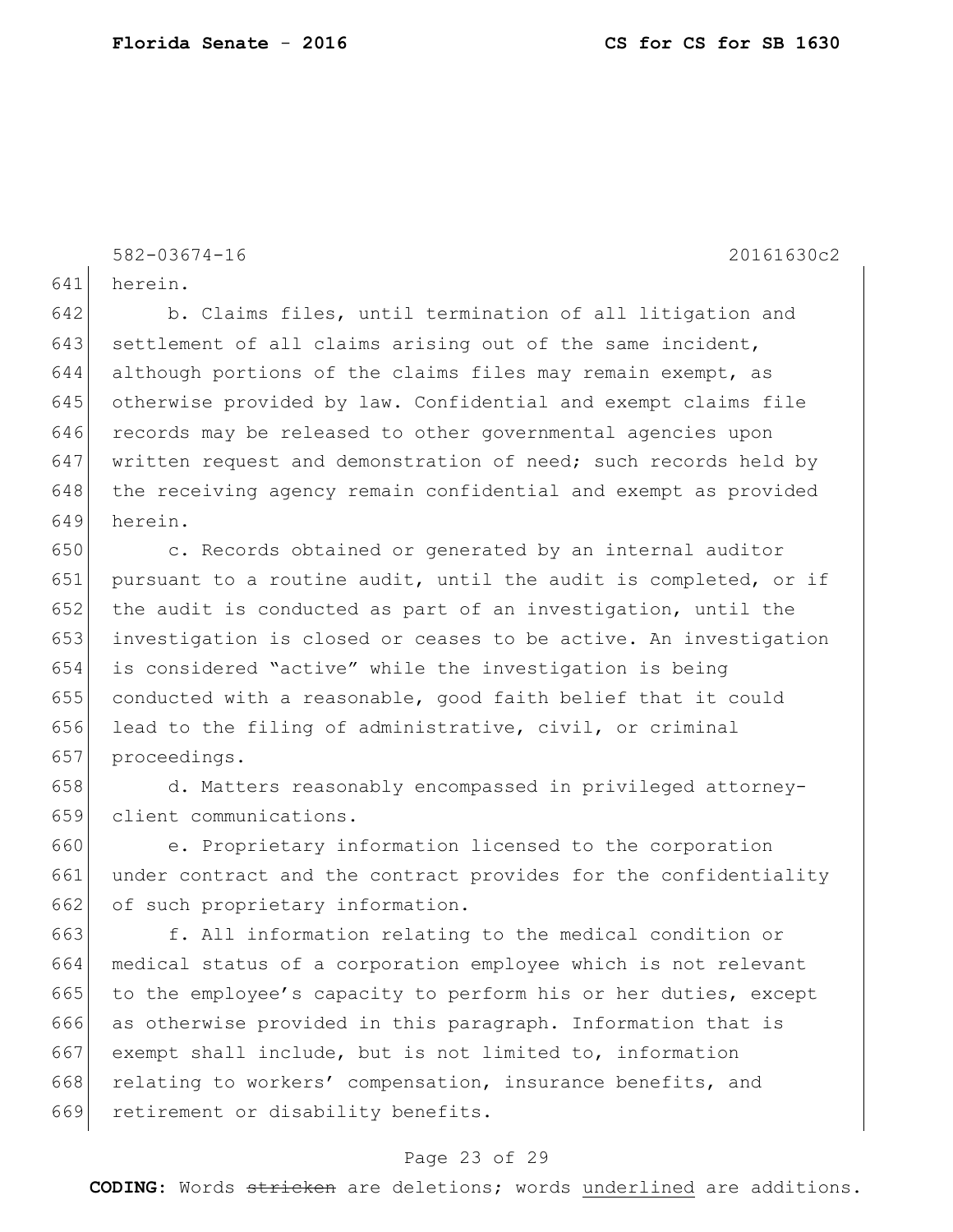582-03674-16 20161630c2 670 g. Upon an employee's entrance into the employee assistance 671 program, a program to assist any employee who has a behavioral 672 or medical disorder, substance abuse problem, or emotional 673 difficulty that which affects the employee's job performance, 674 all records relative to that participation shall be confidential 675 and exempt from the provisions of s. 119.07(1) and s. 24(a), 676 Art. I of the State Constitution, except as otherwise provided 677 in s. 112.0455(11). 678 h. Information relating to negotiations for financing, 679 reinsurance, depopulation, or contractual services, until the 680 conclusion of the negotiations. 681 i. Minutes of closed meetings regarding underwriting files, 682 and minutes of closed meetings regarding an open claims file 683 until termination of all litigation and settlement of all claims 684 with regard to that claim, except that information otherwise 685 confidential or exempt by law shall be redacted. 686 2. If an authorized insurer is considering underwriting a 687 risk insured by the corporation, relevant underwriting files and 688 confidential claims files may be released to the insurer 689 provided the insurer agrees in writing, notarized and under 690  $\sigma$  oath, to maintain the confidentiality of such files. If a file 691 is transferred to an insurer, that file is no longer a public 692 record because it is not held by an agency subject to the 693 provisions of the public records law. Underwriting files and 694 confidential claims files may also be released to staff and the 695 board of governors of the market assistance plan established 696 pursuant to s. 627.3515, who must retain the confidentiality of 697 such files, except such files may be released to authorized 698 insurers that are considering assuming the risks to which the

### Page 24 of 29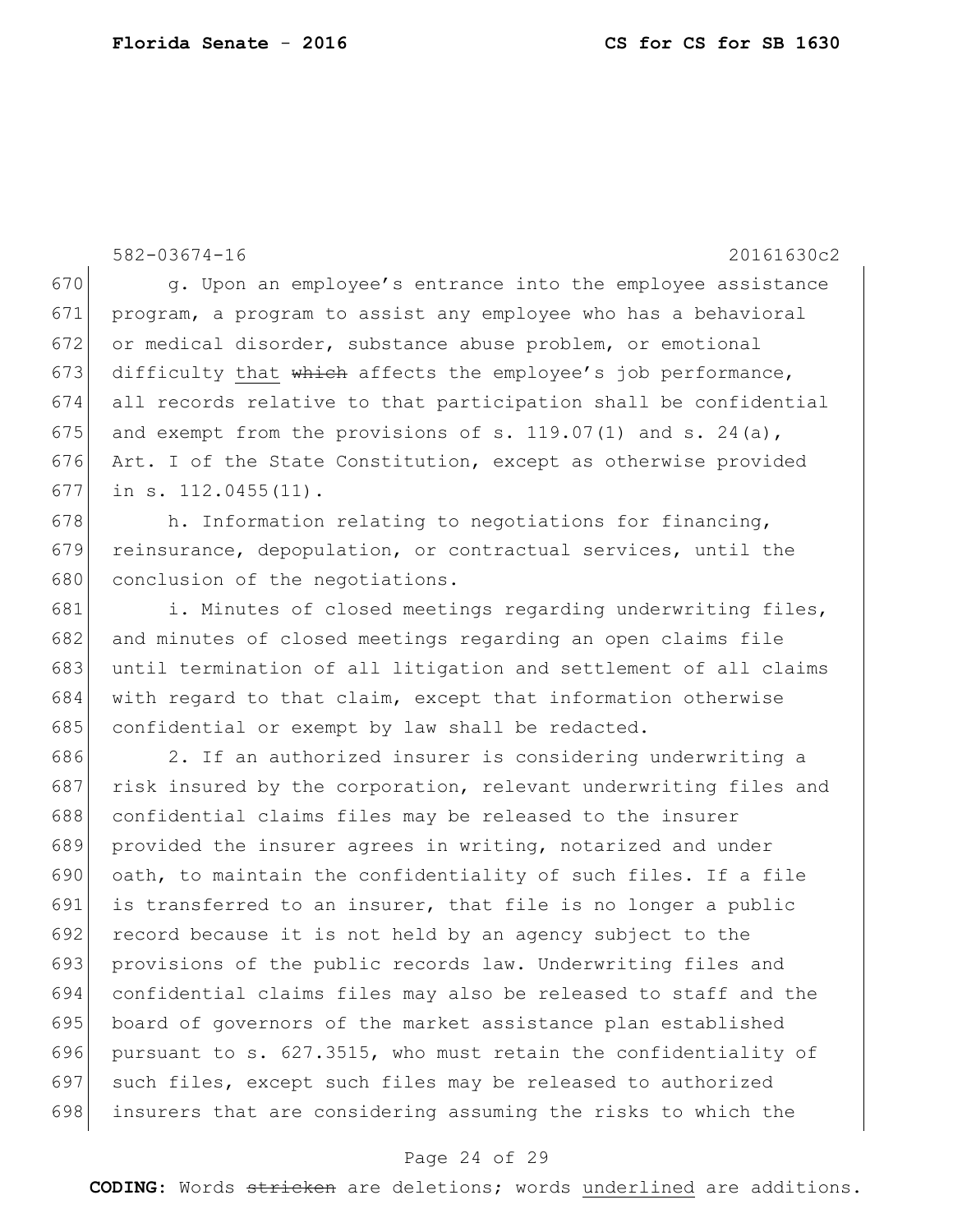|     | $582 - 03674 - 16$<br>20161630c2                                 |
|-----|------------------------------------------------------------------|
| 699 | files apply, provided the insurer agrees in writing, notarized   |
| 700 | and under oath, to maintain the confidentiality of such files.   |
| 701 | Finally, the corporation or the board or staff of the market     |
| 702 | assistance plan may make the following information obtained from |
| 703 | underwriting files and confidential claims files available to an |
| 704 | entity that has obtained a permit to become an authorized        |
| 705 | insurer, a reinsurer that may provide reinsurance under s.       |
| 706 | 624.610, a licensed reinsurance broker, a licensed rating        |
| 707 | organization, a modeling company, or a licensed general lines    |
| 708 | insurance agent agents: name, address, and telephone number of   |
| 709 | the residential property owner or insured; location of the risk; |
| 710 | rating information; loss history; and policy type. The receiving |
| 711 | person licensed general lines insurance agent must retain the    |
| 712 | confidentiality of the information received and may use the      |
| 713 | information only for the purposes of developing a take-out plan  |
| 714 | or a rating plan to be submitted to the office for approval or   |
| 715 | otherwise analyzing the underwriting of a risk or risks insured  |
| 716 | by the corporation on behalf of the private insurance market. A  |
| 717 | licensed general lines insurance agent may not use such          |
| 718 | information for the direct solicitation of policyholders.        |
|     |                                                                  |

 3. A policyholder who has filed suit against the 720 corporation has the right to discover the contents of his or her 721 own claims file to the same extent that discovery of such contents would be available from a private insurer in litigation 723 as provided by the Florida Rules of Civil Procedure, the Florida 724 Evidence Code, and other applicable law. Pursuant to subpoena, a 725 third party has the right to discover the contents of an 726 insured's or applicant's underwriting or claims file to the same extent that discovery of such contents would be available from a

# Page 25 of 29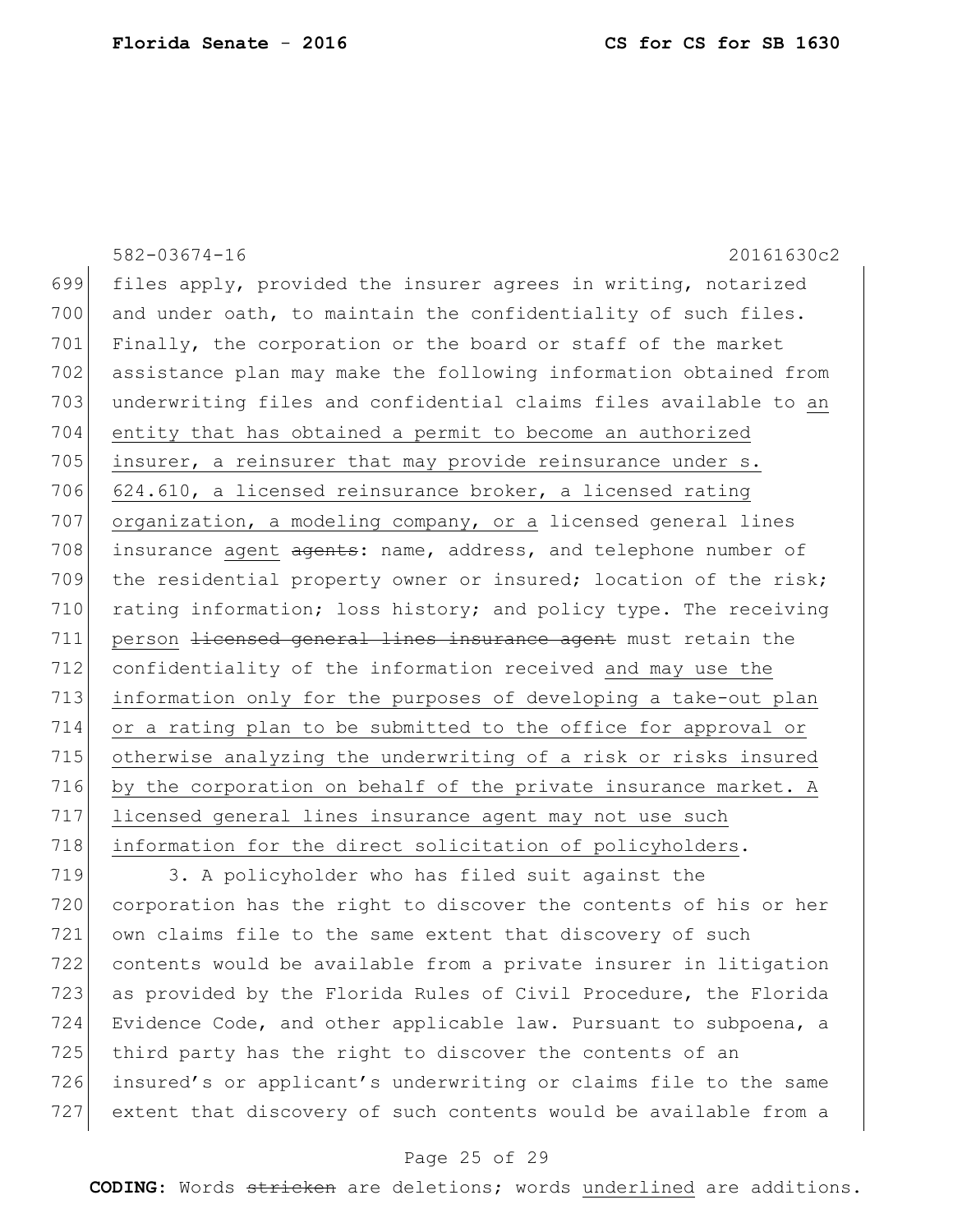728 private insurer by subpoena as provided by the Florida Rules of Civil Procedure, the Florida Evidence Code, and other applicable 730 law, and subject to any confidentiality protections requested by the corporation and agreed to by the seeking party or ordered by the court. The corporation may release confidential underwriting and claims file contents and information as it deems necessary and appropriate to underwrite or service insurance policies and claims, subject to any confidentiality protections deemed 736 necessary and appropriate by the corporation.

737 4. Portions of meetings of the corporation are exempt from 738 the provisions of s. 286.011 and s. 24(b), Art. I of the State 739 Constitution wherein confidential underwriting files or 740 confidential open claims files are discussed. All portions of 741 corporation meetings which are closed to the public shall be 742 recorded by a court reporter. The court reporter shall record 743 the times of commencement and termination of the meeting, all 744 discussion and proceedings, the names of all persons present at 745 any time, and the names of all persons speaking. No portion of 746 any closed meeting shall be off the record. Subject to the 747 provisions hereof and s. 119.07(1)(d)-(f), the court reporter's 748 notes of any closed meeting shall be retained by the corporation 749 for a minimum of 5 years. A copy of the transcript, less any 750 exempt matters, of any closed meeting wherein claims are 751 discussed shall become public as to individual claims after 752 settlement of the claim.

 (ii) The corporation shall revise the programs adopted 754 pursuant to sub-subparagraph  $(q)$  3.a. for personal lines residential policies to maximize policyholder options and encourage increased participation by insurers and agents. Such

#### Page 26 of 29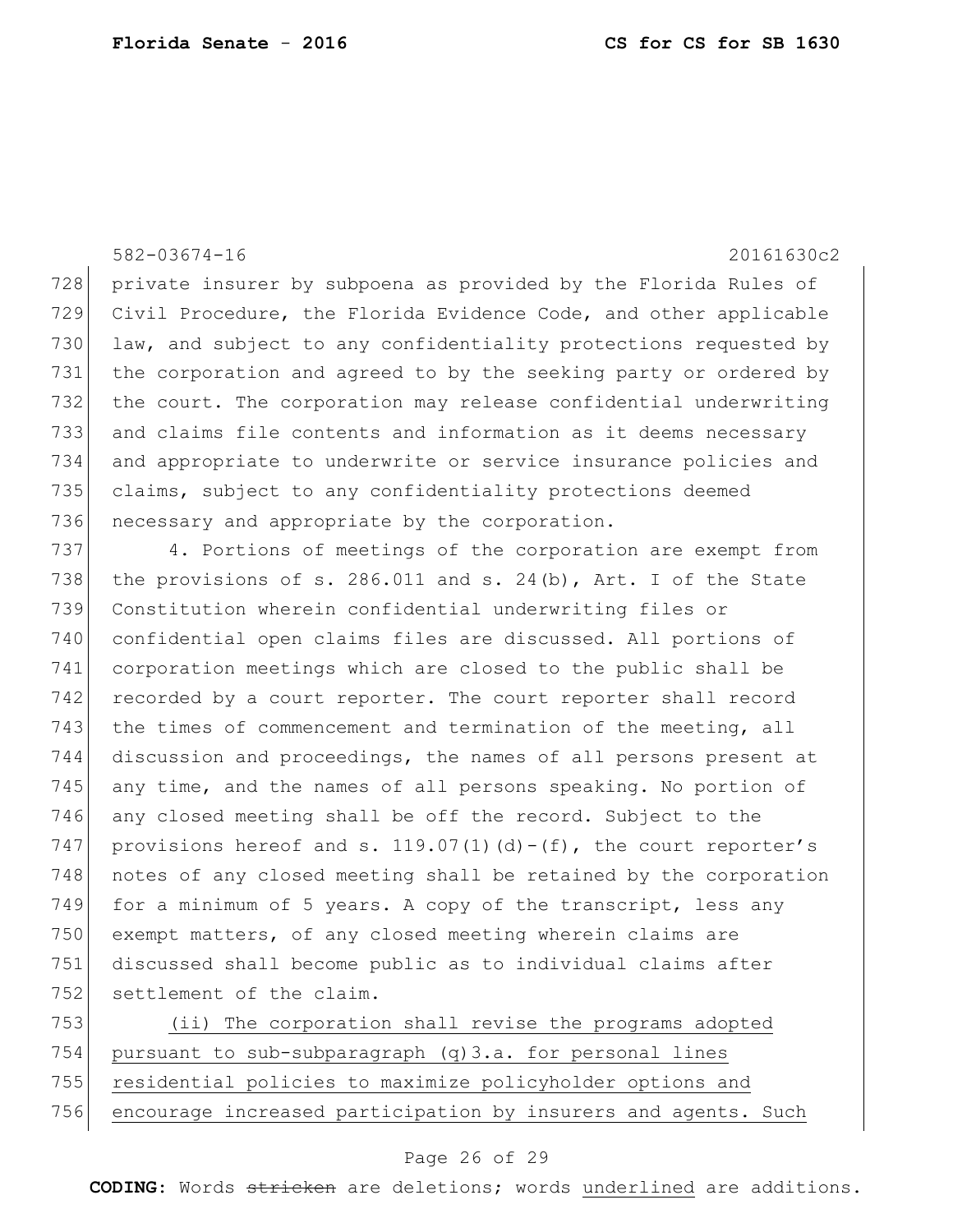582-03674-16 20161630c2 757 revisions must comply with this paragraph no later than January 758 1, 2017. 759 1. The corporation must schedule no more than 6 cycles per 760 year during which insurers may identify policies they wish to 761 take out and may submit requests to take out such policies to 762 the corporation in a form and manner prescribed by the 763 corporation. An insurer's take-out request must include a 764 description of the coverages offered and an estimated premium. 765 In submitting any take-out request, an insurer must agree to 766 offer comparable coverage to that offered by the corporation and 767 that the initial premium of the insurer after assumption will 768 not exceed its estimated premium by more than 10 percent, 769 excluding coverage changes, surcharges, and assessments. 770 2. For each policy of the corporation identified under 771 subparagraph 1., the corporation shall maintain and make 772 available to the agent of record a consolidated list of all 773 insurers requesting the policy. The list must contain the 774 information described in subparagraph 1. 775 3. The corporation shall provide written notice to its 776 policyholders and the agents of record informing them of their 777 option to accept one of the take-out offers presented or to 778 remain with the corporation. The notice must be in a format 779 prescribed by the corporation and include the amount of the 780 estimated premium for the coverage of each offering insurer, the 781 amount of the premium for the coverage provided by the 782 corporation, and a description of the coverage offered by each 783 insurer and the coverage provided by the corporation, which 784 includes an explanation of any differences among the coverage 785 offered by each insurer and the coverage provided by the

#### Page 27 of 29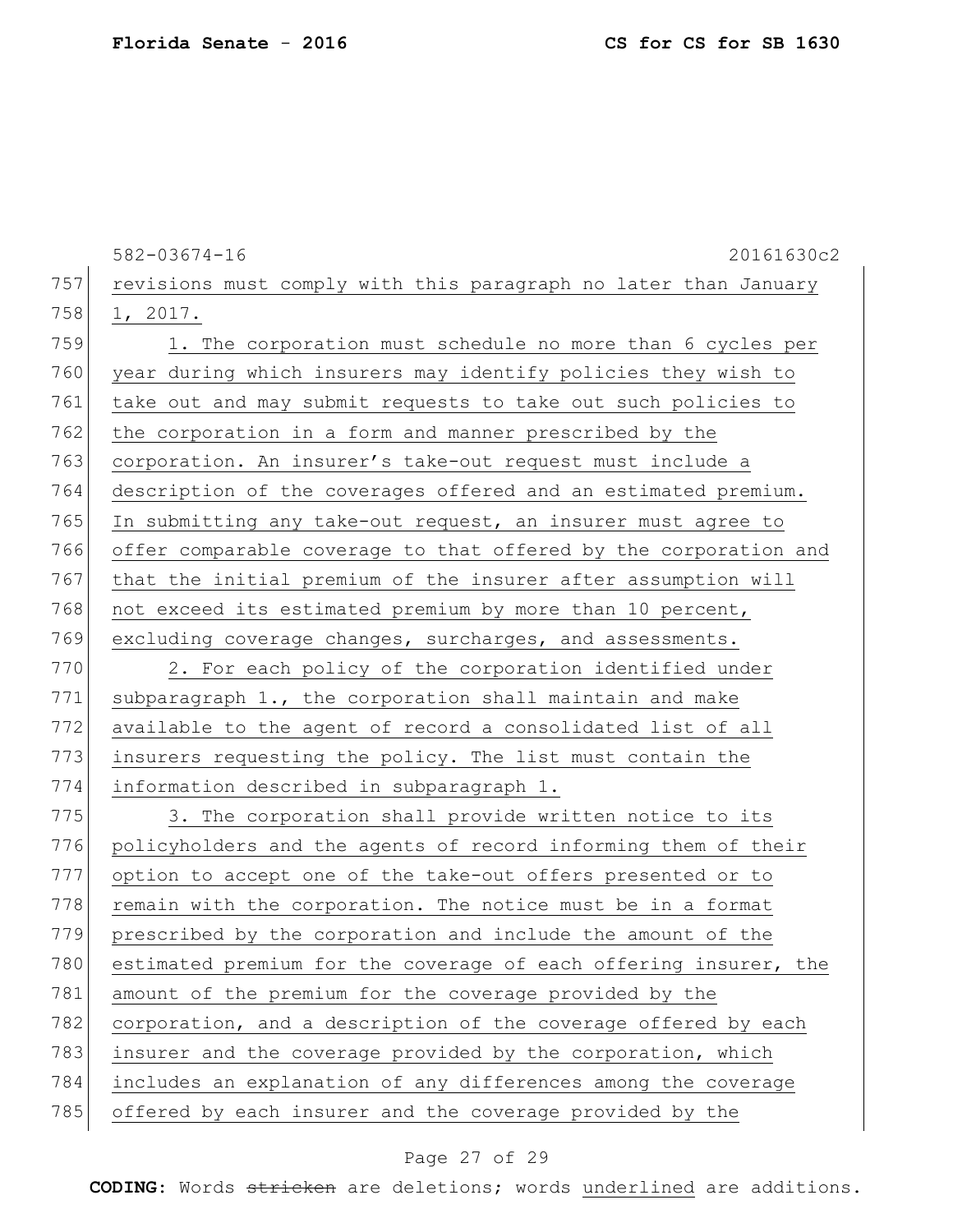582-03674-16 20161630c2 786 corporation. 787 Section 2. Subsection (5) of section 627.3518, Florida 788 Statutes, is amended to read: 789 627.3518 Citizens Property Insurance Corporation 790 policyholder eligibility clearinghouse program.—The purpose of 791 this section is to provide a framework for the corporation to 792 implement a clearinghouse program by January 1, 2014. 793 (5) Notwithstanding s. 627.3517, any applicant for new 794 coverage from the corporation is not eligible for coverage from 795 the corporation if provided an offer of coverage from an 796 authorized insurer through the program at a premium that is at 797 or below the eligibility threshold established in s. 798  $627.351(6)(c)5.a.$  Whenever an offer of coverage for a personal 799 lines risk is received for a policyholder of the corporation at 800 renewal from an authorized insurer through the program, if the 801 offer is equal to or less than the corporation's renewal premium 802 for comparable coverage, the risk is not eligible for coverage 803 with the corporation. In the event an offer of coverage for a 804 new applicant is received from an authorized insurer through the 805 program, and the premium offered exceeds the eligibility 806 threshold contained in s.  $627.351(6)(c)5.a.,$  the applicant or 807 insured may elect to accept such coverage, or may elect to 808 accept or continue coverage with the corporation. In the event 809 an offer of coverage for a personal lines risk is received from 810 an authorized insurer at renewal through the program, and the 811 premium offered is more than the corporation's renewal premium 812 for comparable coverage, the insured may elect to accept such 813 coverage, or may elect to accept or continue coverage with the 814 corporation. Section 627.351(6)(c)5.a.(I) does not apply to an

#### Page 28 of 29